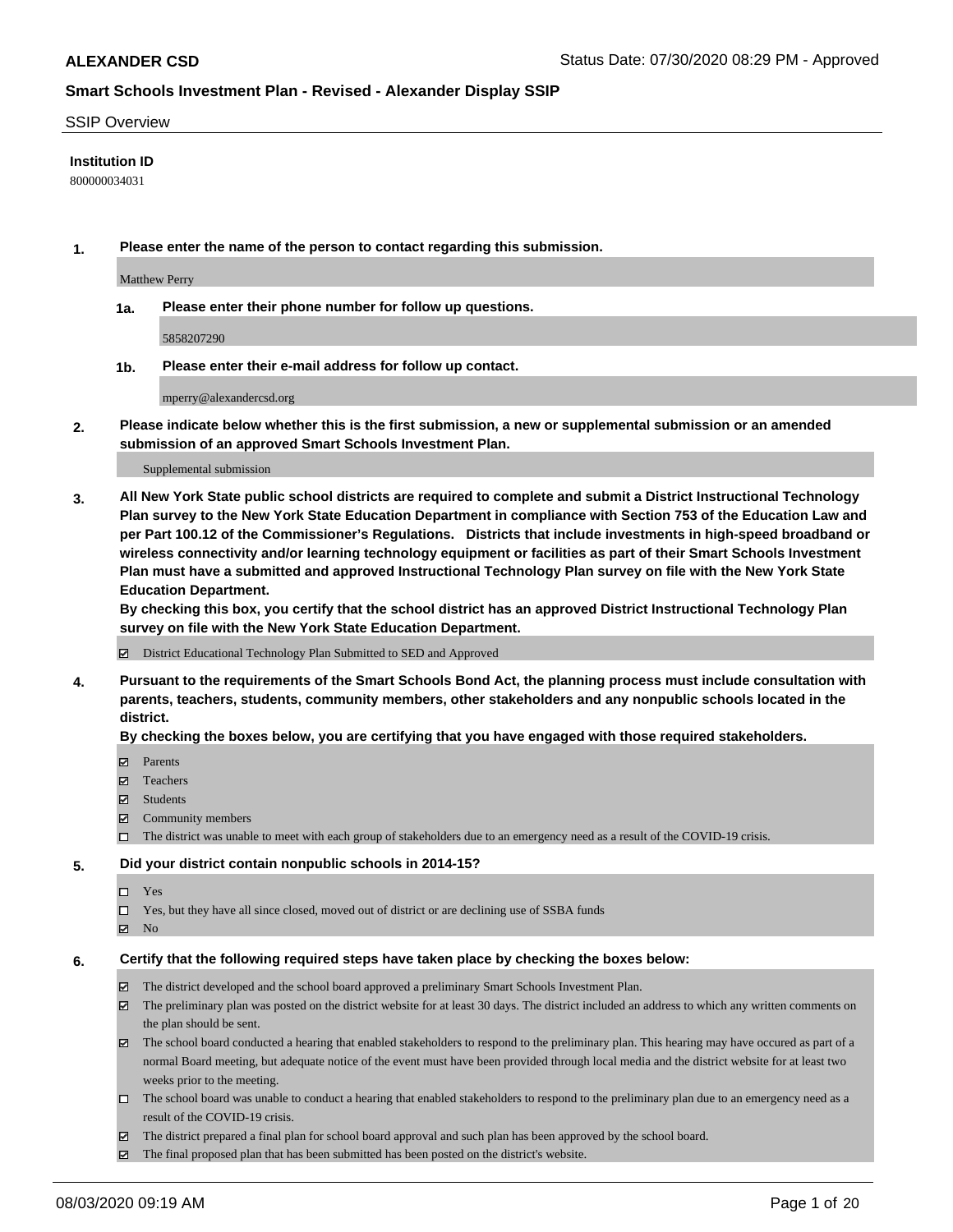SSIP Overview

**6a. Please upload the proposed Smart Schools Investment Plan (SSIP) that was posted on the district's website, along with any supporting materials. Note that this should be different than your recently submitted Educational Technology Survey. The Final SSIP, as approved by the School Board, should also be posted on the website and remain there during the course of the projects contained therein.**

2020 Alexander Central School Smart Schools Investment Plan.pdf

**6b. Enter the webpage address where the final Smart Schools Investment Plan is posted. The Plan should remain posted for the life of the included projects.**

https://4.files.edl.io/ce93/06/01/20/142430-4d30d931-0869-4045-b123-2d171f447fb0.pdf

**7. Please enter an estimate of the total number of students and staff that will benefit from this Smart Schools Investment Plan based on the cumulative projects submitted to date.**

997

**8. An LEA/School District may partner with one or more other LEA/School Districts to form a consortium to pool Smart Schools Bond Act funds for a project that meets all other Smart School Bond Act requirements. Each school district participating in the consortium will need to file an approved Smart Schools Investment Plan for the project and submit a signed Memorandum of Understanding that sets forth the details of the consortium including the roles of each respective district.**

 $\Box$  The district plans to participate in a consortium to partner with other school district(s) to implement a Smart Schools project.

## **9. Please enter the name and 6-digit SED Code for each LEA/School District participating in the Consortium.**

|               | Partner LEA/District | ISED BEDS Code |
|---------------|----------------------|----------------|
| (No Response) |                      | (No Response)  |

## **10. Please upload a signed Memorandum of Understanding with all of the participating Consortium partners.**

(No Response)

**11. Your district's Smart Schools Bond Act Allocation is:**

\$961,925

### **12. Final 2014-15 BEDS Enrollment to calculate Nonpublic Sharing Requirement**

|            | <b>Public Enrollment</b> | Nonpublic Enrollment | <b>Total Enrollment</b> | l Nonpublic Percentage |
|------------|--------------------------|----------------------|-------------------------|------------------------|
| Enrollment | 847                      |                      | 847.00                  | 0.00                   |

**13. This table compares each category budget total, as entered in that category's page, to the total expenditures listed in the category's expenditure table. Any discrepancies between the two must be resolved before submission.**

|                                          | Sub-Allocations | <b>Expenditure Totals</b> | <b>Difference</b> |
|------------------------------------------|-----------------|---------------------------|-------------------|
| <b>School Connectivity</b>               | 37,650.00       | 37,650.00                 | 0.00              |
| Connectivity Projects for<br>Communities | 0.00            | 0.00                      | 0.00              |
| Classroom Technology                     | 462,272.92      | 462,272.92                | $-0.00$           |
| Pre-Kindergarten Classrooms              | 0.00            | 0.00                      | 0.00              |
| Replace Transportable<br>Classrooms      | 0.00            | 0.00                      | 0.00              |
| High-Tech Security Features              | 0.00            | 0.00                      | 0.00              |
| Nonpublic Loan                           | 0.00            | 0.00                      | 0.00              |
| Totals:                                  |                 |                           |                   |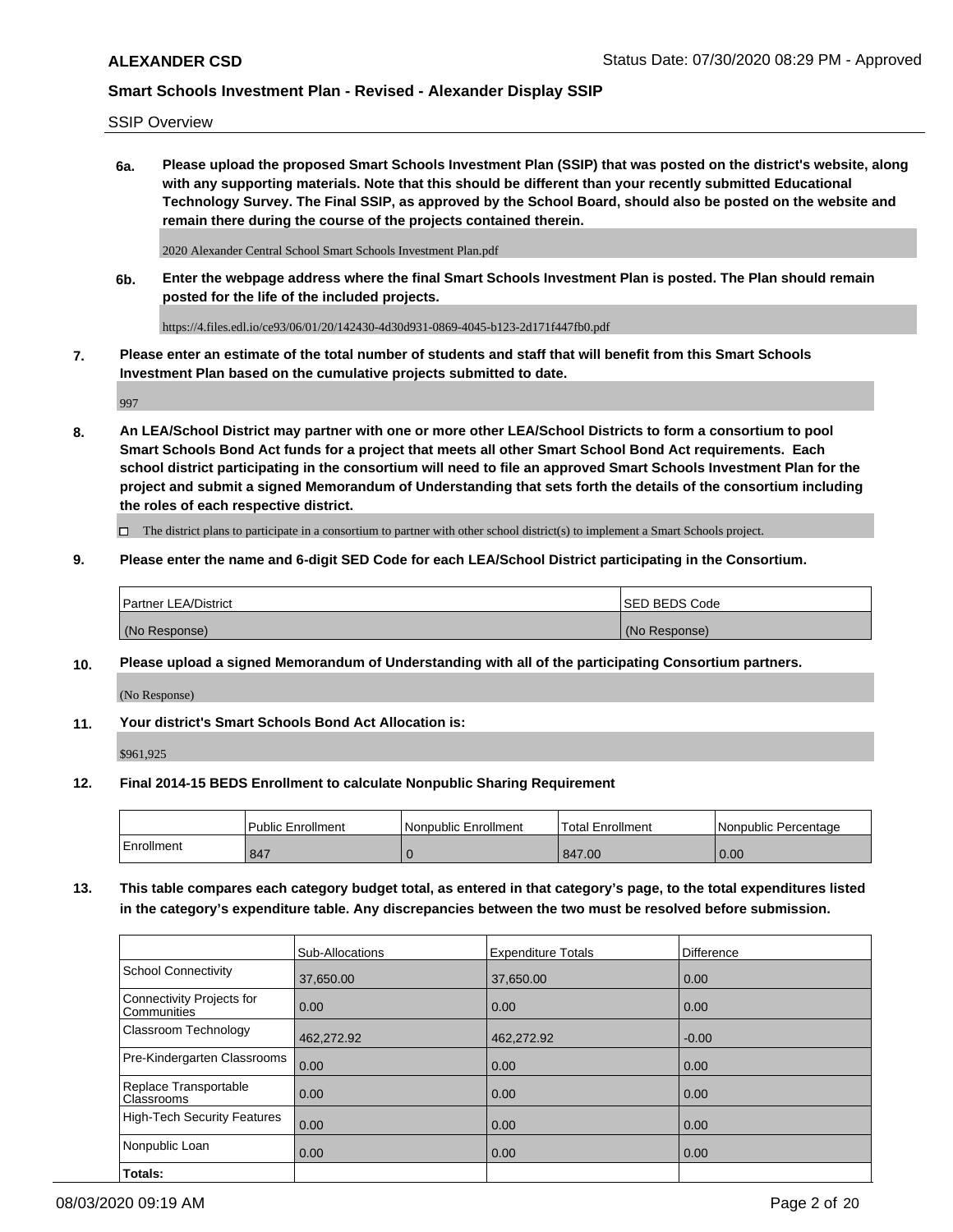SSIP Overview

| 499,923                | 499,923            | -0         |
|------------------------|--------------------|------------|
| <b>Sub-Allocations</b> | Expenditure Totals | Difference |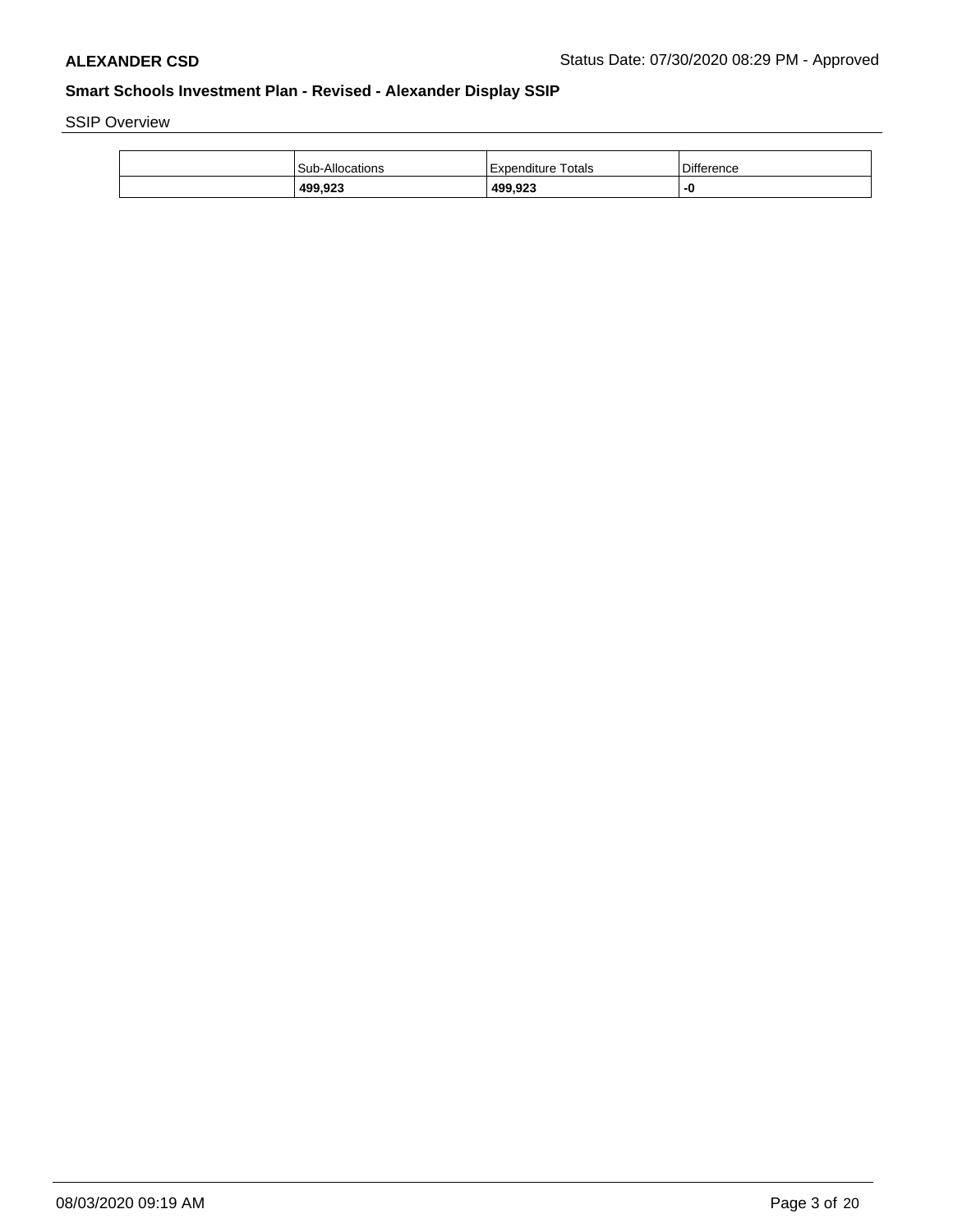School Connectivity

- **1. In order for students and faculty to receive the maximum benefit from the technology made available under the Smart Schools Bond Act, their school buildings must possess sufficient connectivity infrastructure to ensure that devices can be used during the school day. Smart Schools Investment Plans must demonstrate that:**
	- **• sufficient infrastructure that meets the Federal Communications Commission's 100 Mbps per 1,000 students standard currently exists in the buildings where new devices will be deployed, or**
	- **• is a planned use of a portion of Smart Schools Bond Act funds, or**
	- **• is under development through another funding source.**

**Smart Schools Bond Act funds used for technology infrastructure or classroom technology investments must increase the number of school buildings that meet or exceed the minimum speed standard of 100 Mbps per 1,000 students and staff within 12 months. This standard may be met on either a contracted 24/7 firm service or a "burstable" capability. If the standard is met under the burstable criteria, it must be:**

**1. Specifically codified in a service contract with a provider, and**

**2. Guaranteed to be available to all students and devices as needed, particularly during periods of high demand, such as computer-based testing (CBT) periods.**

**Please describe how your district already meets or is planning to meet this standard within 12 months of plan submission.**

The districts Internet bandwidth has far exceeded the minimum speed standard of 100 Mbps per 1,000 students and staff. Our local BOCES RIC provides us with the Internet bandwidth in the district. Our contract with our Wayne Finger Lakes BOCES RIC provides us with 600 MB of bandwidth speed standard.

- **1a. If a district believes that it will be impossible to meet this standard within 12 months, it may apply for a waiver of this requirement, as described on the Smart Schools website. The waiver must be filed and approved by SED prior to submitting this survey.**
	- $\Box$  By checking this box, you are certifying that the school district has an approved waiver of this requirement on file with the New York State Education Department.
- **2. Connectivity Speed Calculator (Required). If the district currently meets the required speed, enter "Currently Met" in the last box: Expected Date When Required Speed Will be Met.**

|                         | l Number of | Required Speed | Current Speed in | Expected Speed                     | <b>Expected Date</b> |
|-------------------------|-------------|----------------|------------------|------------------------------------|----------------------|
|                         | Students    | lin Mbps       | Mbps             | to be Attained                     | When Required        |
|                         |             |                |                  | Within 12 Months Speed Will be Met |                      |
| <b>Calculated Speed</b> | 847         | 84.70          | 600              | 600                                | currently met        |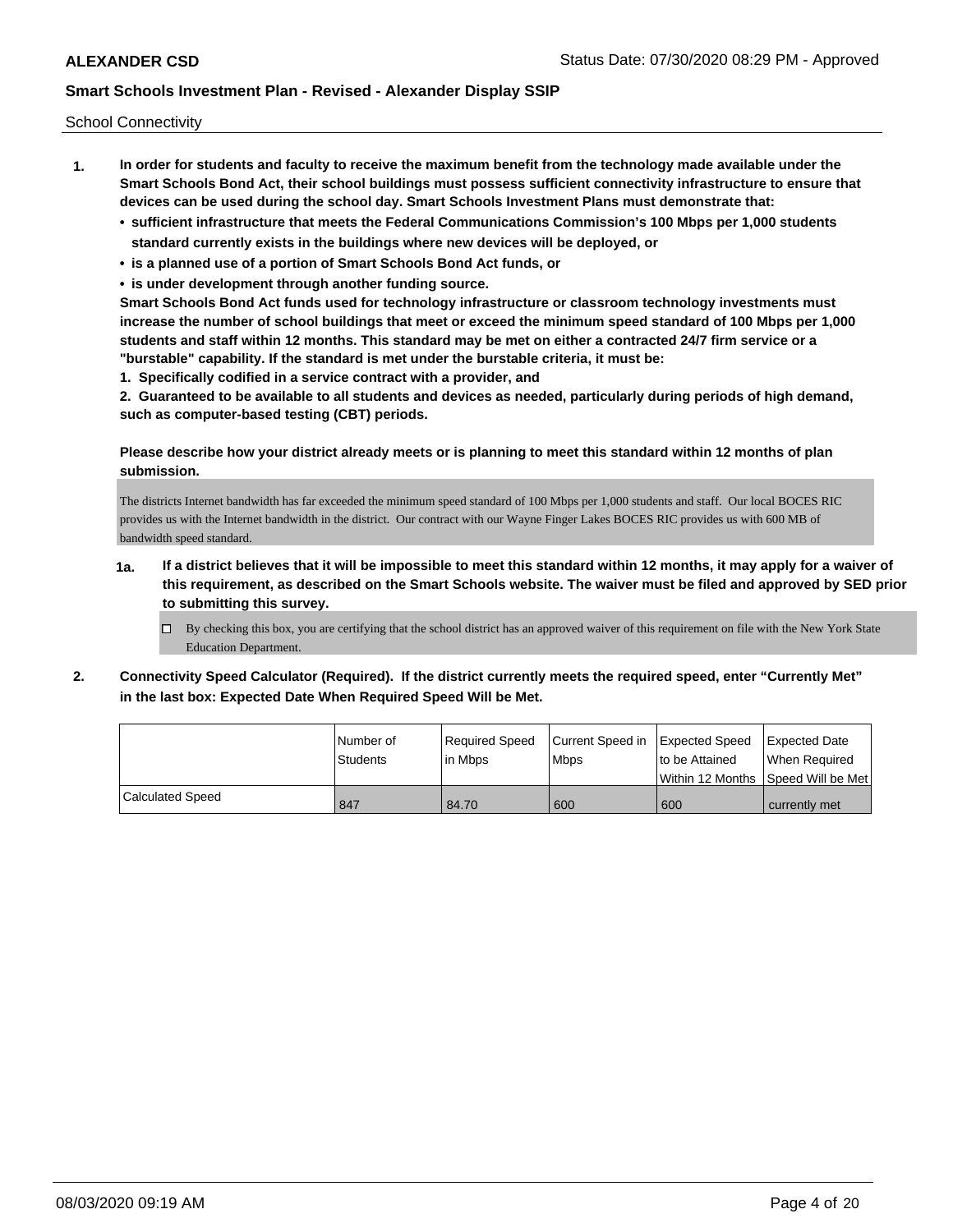## School Connectivity

# **3. Describe how you intend to use Smart Schools Bond Act funds for high-speed broadband and/or wireless connectivity projects in school buildings.**

The district has already use our Smart Schools Bond Act funds for high-speed broadband and wireless connectivity in our first Smart Schools Bond plan. This gave the district new switches to both increase our bandwidth and to provide Power Over Ethernet connections. That previous projects saw the installation of Category 6a cabling to each classroom and the installation of Meraki Wireless access points to provide full district WiFi access. This current project will require the services of Wayne Finger Lakes BOCES to help the district wall mount it's 81 Interactive displays it is looking to purchase for the Smart School plan. This Smart Bond Project requires that we replace the older SMART Boards in the classrooms and in their place hang and mount the new Promethean ActivPanel Titanium 75" 4K TFT LCD Interactive Displays. A project like this would utilize too much time for our Alexander Maintenance and IT department to do in house. The BOCES Facility Services department of Wayne - Finger Lakes Board of Cooperative Educational Services worked with the Alexander Central School District on its first Smart Bond Project in the 2018 School Year. They installed / terminated the Cat 6a Wired connections and installed the Wireless Access Points in each room throughout the district. They did this work on the first SMART Bond project after hours so as to not interfere with the normal instruction day. The work was done quickly and professionally. All the work they did on our first Smart Bond project has held up and worked properly. Being a part of BOCES, this department has a lot of experience working in our district and our neighbouring districts. The Alexander Technology Committee knew from the beginning planning stages of this project that we would need a team to install these Interactive displays. We did speak to our various vendors about 3rd party teams who could come into our district and looked over their proposals. With our previous experience with the work that BOCES Facility Services has done in our district we were excited to hear that this was a project they could also do for our Smart Bond Project. The BOCES Facility Services team came to the district and did a room by room walk through to gauge the scope of the project and most importantly evaluate the surfaces these Interactive Displays would mount to. Safety of the Students and faculty is the district's number one concern in any project. With the help for the BOCES Facility Services team we identified 2 mounting locations that will need an additional floor mounted bracket for the locations that are not structurally strong enough for the weight of the Interactive Display that will be installed in that location. They will both provide and install these additional wall mounts as part of their quote to the district. The BOCES Facility services team provided the Alexander School District with a plan and quote that best fits our needs for this Smart Bond project. The plan will safely mount these Interactive Displays which each weigh 132lbs with the proper mounting and bracing in each location to assure the safety of our students and faculty. They will also work after hours so as to not disturb our normal day of instruction. Through discussion with the BOCES team we decided that the district will mount the 4 Interactive Displays that will go on the Promethean APTMS-3 - stands. The district will also wall mount 2 Interactive displays to locations that will not need extra bracing, but will replace an existing older Interactive Display. Below is the proposal for this Smart Bond Project given to us by the BOCES Facility Services team.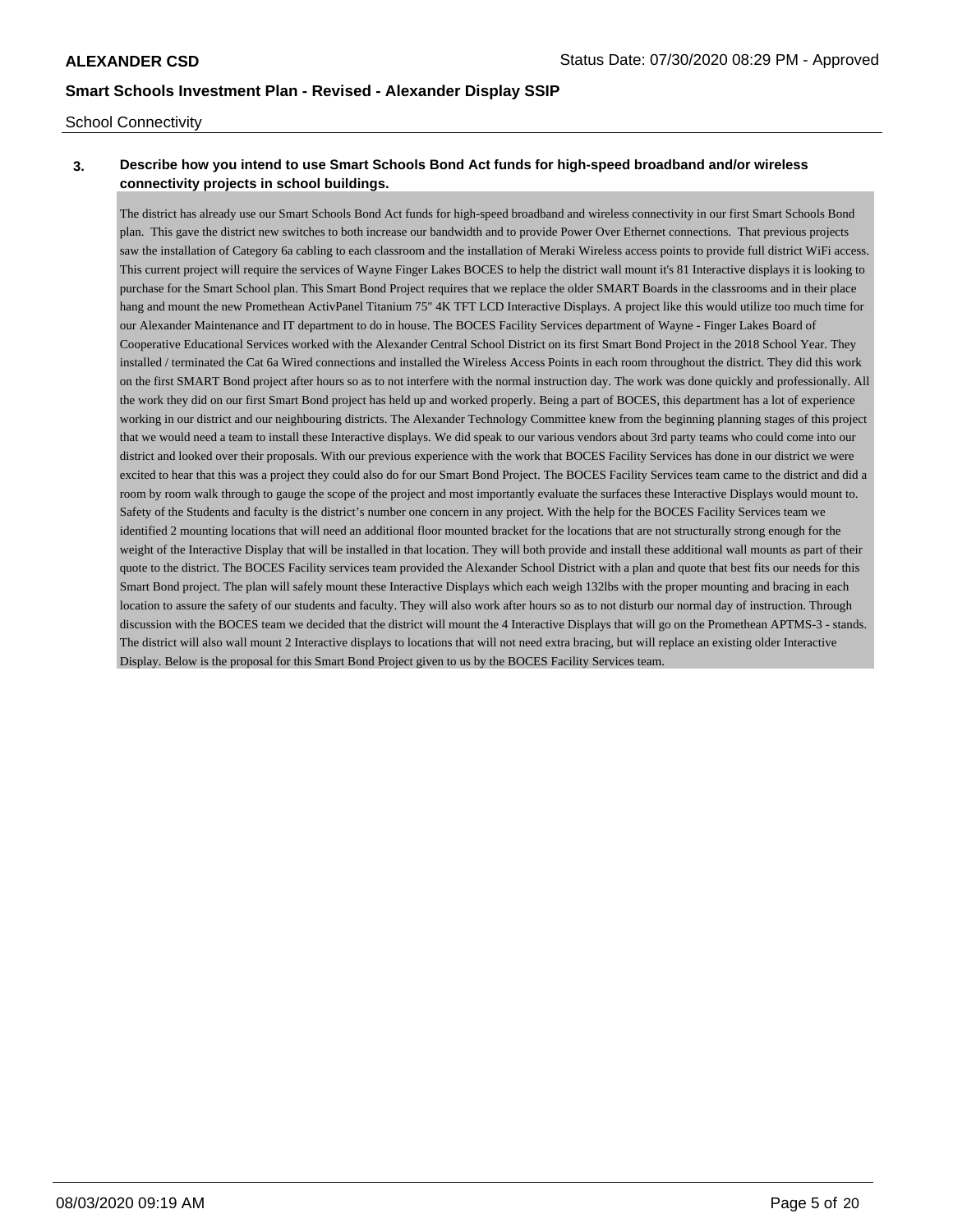### School Connectivity

**4. Describe the linkage between the district's District Instructional Technology Plan and how the proposed projects will improve teaching and learning. (There should be a link between your response to this question and your responses to Question 1 in Section IV - NYSED Initiatives Alignment: "Explain how the district use of instructional technology will serve as a part of a comprehensive and sustained effort to support rigorous academic standards attainment and performance improvement for students."** 

## **Your answer should also align with your answers to the questions in Section II - Strategic Technology Planning and the associated Action Steps in Section III - Action Plan.)**

Our second goal listed in the district's 3 year technology plan lays out our plans to go 1:1 with Chromebook devices and students. The goal states that a Chromebook for each student would open more possibilities for our teachers and students. After the installation of full district WiFi in the 2017- 2018 Smart Bond plan, these mobile devices can be used anywhere in the district. With digital textbooks, web resources, and other digital curricula available to our learners and teachers, the Chromebook is both a great 21st-century resource and can save on costs in other areas. Mobile devices like Chromebooks eliminate the need for the districts stationary Windows labs which require furniture, a classroom space, and non-mobile Windows workstations that cost nearly 3 times as much as a Chromebook. Alexander uses G-Suite accounts for all staff and all students from the 2nd grade to 12th which the Chromebook takes advantage of giving each user cloud storage and a set of applications they can access in or out of district. The work of our first Smart Schools Project was to build a strong network foundation that would provide WiFi access in every classroom and learning space in the district, as well as the bandwidth to allow all students to utilize this resource no matter where they are located in the district or whether the classroom is at full capacity or not. The work of our previous 3 year technology plan and the Smart schools project has paved the way for the work we will be doing in this Smart Schools plan. It's because the district's technology committee has identified Chromebooks and reaching a 1:1 ratio with students to devices as a goal for this 3-year technology plan that we have done the preparation work to make this a reality. The additional factor of school closures due to the pandemic in 2020 has made the need for being 1:1 all the more important. The district was not 1:1 before or during the 2020 school closure, but the work done by the technology committee and the IT department in preparation for this Smart Schools plan allowed us to have multiple technology distributions to families to make sure that each household had a device if it was needed. These devices we sent home already had the internet filtering software and remote management that the district knew it would need to send home 1:1 devices. Our previous 1:1 take home pilot gave us the experience we needed to anticipate the issues that could come up with having school managed equipment

used outside the district. In March of 2020 when the school closures first happened the district also purchased the Verizon Jetpacks needed to provide our families with the Internet they needed if cost or location prevented them from having a strong internet connection needed to do schoolwork fro a district provided device at home.

The district's technology committee and it's IT department has done the required work to make sure that we are ready in the district for 1:1 devices and that we are ready to offer the appropriate support for the same devices in the home environment.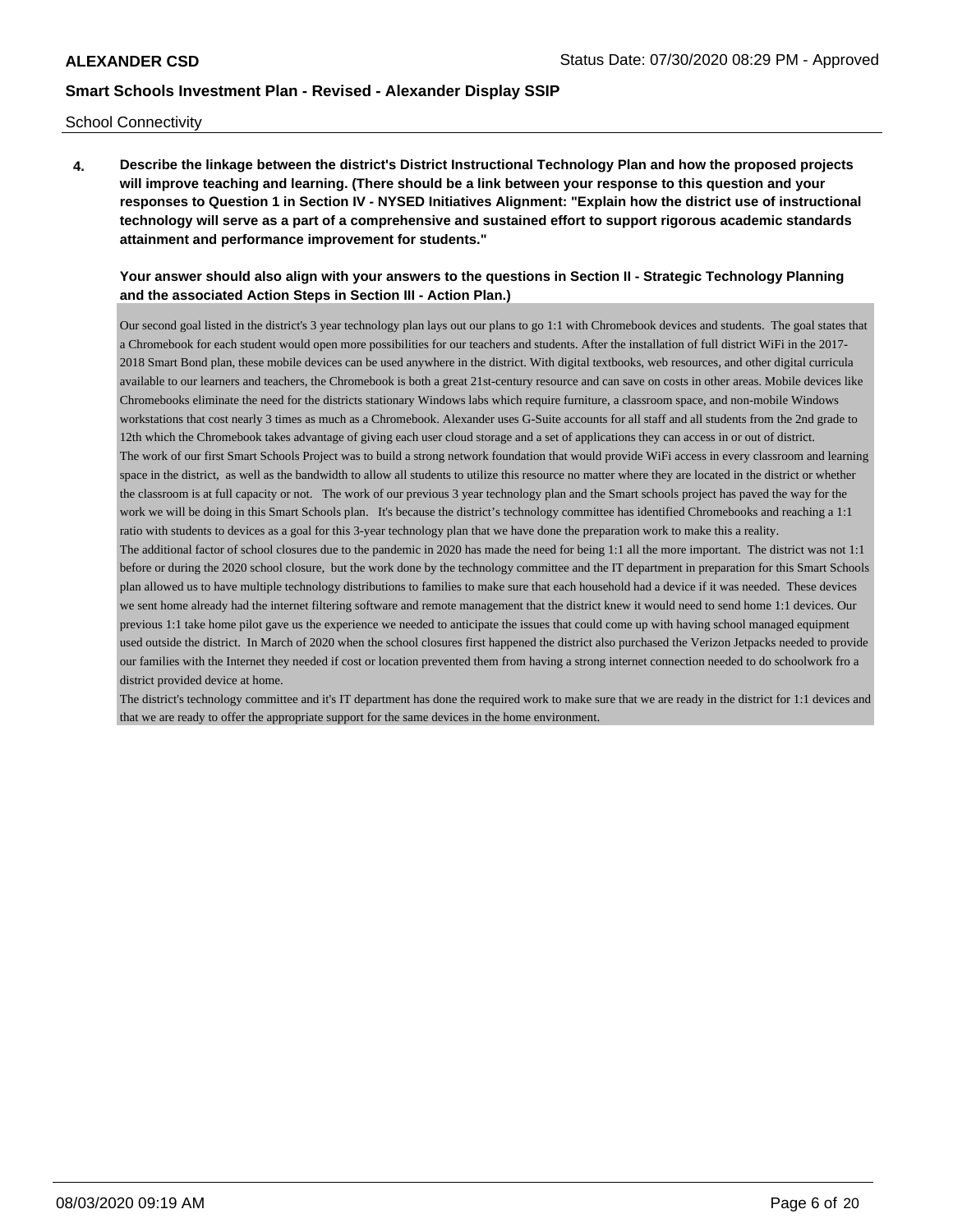### School Connectivity

**5. If the district wishes to have students and staff access the Internet from wireless devices within the school building, or in close proximity to it, it must first ensure that it has a robust Wi-Fi network in place that has sufficient bandwidth to meet user demand.**

### **Please describe how you have quantified this demand and how you plan to meet this demand.**

The Alexander Central School District currently has the robust Wi-Fi network in place with the sufficient bandwidth to support the devices we already own in the district and the 334 Chromebooks we are requesting to purchase in this Smart Schools plan. The first Smart Schools project that was approved and finished from 2017-2018 was the preliminary work needed to make sure that our district was ready to have a 1:1 environment for all students and devices in every grade level as well as staff and administrative devices.

Our infrastructure upgrade included Power over Ethernet switches that provide 1 gigabit connections via Category 6a wiring to each Access Point in the district. Our first Smart Schools project saw the installation of seven brand new Cisco power over Ethernet switches as well as 4 new Cisco Ethernet switches in our main sever closet and all the edge closets in the district. This provided both the bandwidth and power requirements needed by the access points installed throughout the district.

The first Smart Schools project also saw the purchase of 101 Meraki MR52 Cloud Managed Access Points to join the 12 MR42 and MR34 Meraki Access Points purchased with district funds. The district currently has 113 Access Points which provide full district coverage to every classroom, library, auditorium, gymnasium, and other learning spaces in the district. Each one of these Access points can accomidate 60 connections with smart connection sharing to unload device connections to another underused access point in range. The 802.11ac Wave 2 access points provide up to 2.5 Gbps of bandwidth speed. Along with the 600 Mbps of high-speed broadband coming in tot he district we have more then enough bandwidth to handle the devices we own, the devices we are requesting in this Smart Schools project, and for future growth.

In preparation for this Smart Schools project and going 1:1 with devices the district also made sure that it's edge closets fiber connections were cleaned and paired with 10 gigabit connections to the new switches we had purchased in our previous Smart Schools project. Also, to make sure we had a strong connection to each access point in the district we had Category 6a wiring installed between each switch and access point to make sure their would be no bandwidth speed bottlenecks in all our connections. This Category 6a wiring installation and Fiber optic connection cleaning and termination was done by the Facility Services department of Wayne - Finger Lakes Board of Cooperative Educational Services (WFL BOCES) which is the same team we are utilizing in this Smart Schools project to wall mount and install the 81 75' Display Units we are installing in all the district classrooms.

**6. Smart Schools plans with any expenditures in the School Connectivity category require a project number from the Office of Facilities Planning. Districts must submit an SSBA LOI and receive project numbers prior to submitting the SSIP. As indicated on the LOI, some projects may be eligible for a streamlined review and will not require a building permit.**

**Please indicate on a separate row each project number given to you by the Office of Facilities Planning.**

| l Proiect Number      |  |
|-----------------------|--|
| 18-02-02-04-7-999-BA2 |  |

**7. Certain high-tech security and connectivity infrastructure projects may be eligible for an expedited review process as determined by the Office of Facilities Planning.**

**Was your project deemed eligible for streamlined review?**

Yes

**7a. Districts that choose the Streamlined Review Process will be required to certify that they have reviewed all installations with their licensed architect or engineer of record and provide that person's name and license number. The licensed professional must review the products and proposed method of installation prior to implementation and review the work during and after completion in order to affirm that the work was codecompliant, if requested.**

I certify that I have reviewed all installations with a licensed architect or engineer of record.

**8. Include the name and license number of the architect or engineer of record.**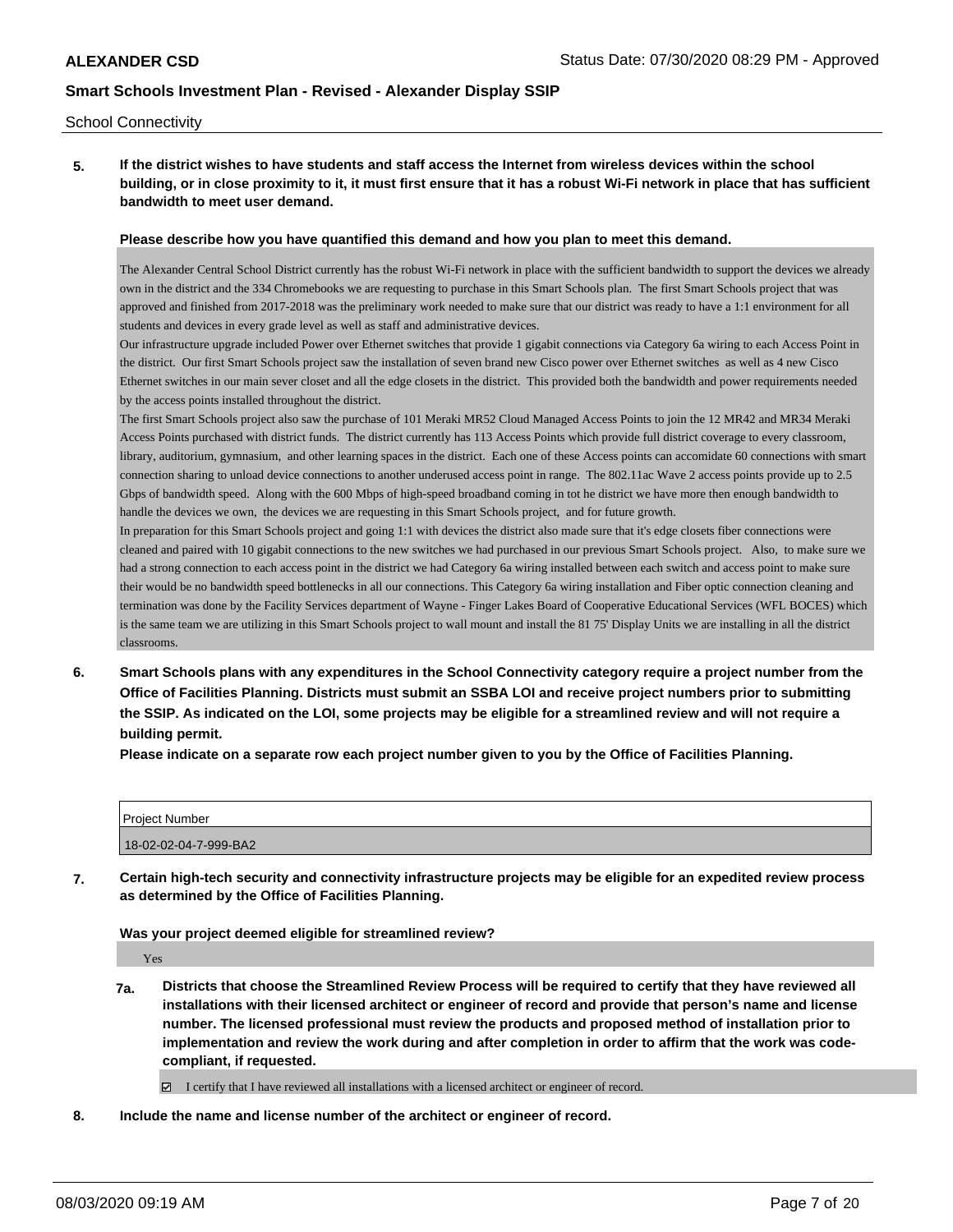School Connectivity

| Name            | License Number |
|-----------------|----------------|
| Gian-Paul Piane | 25315          |

## **9. Public Expenditures – Loanable (Counts toward the nonpublic loan calculation)**

| Select the allowable expenditure type.<br>Repeat to add another item under each type. | <b>PUBLIC</b> Items to be<br>Purchased | Quantity  | Cost Per Item | <b>Total Cost</b> |
|---------------------------------------------------------------------------------------|----------------------------------------|-----------|---------------|-------------------|
| (No Response)                                                                         | (No Response)                          | (No       | l (No         | 0.00              |
|                                                                                       |                                        | Response) | Response)     |                   |
|                                                                                       |                                        | 0         | 0.00          |                   |

# **10. Public Expenditures – Non-Loanable (Does not count toward nonpublic loan calculation)**

| Select the allowable expenditure | <b>PUBLIC</b> Items to be purchased                                                                  | Quantity | Cost per Item | <b>Total Cost</b> |
|----------------------------------|------------------------------------------------------------------------------------------------------|----------|---------------|-------------------|
| type.                            |                                                                                                      |          |               |                   |
| Repeat to add another item under |                                                                                                      |          |               |                   |
| each type.                       |                                                                                                      |          |               |                   |
| Connections/Components           | <b>BOCES Facility Services - Installation</b><br>of Promethean ActivPanel Displays in<br>Classrooms. |          | 37,650.00     | 37,650.00         |
|                                  |                                                                                                      |          | 37,650.00     | 37,650            |

## **11. Final 2014-15 BEDS Enrollment to calculate Nonpublic Sharing Requirement (no changes allowed.)**

|            | l Public Enrollment | Nonpublic Enrollment | <b>Total Enrollment</b> | l Nonpublic Percentage |
|------------|---------------------|----------------------|-------------------------|------------------------|
| Enrollment | 847                 |                      | 847.00                  | 0.00                   |

# **12. Total Public Budget - Loanable (Counts toward the nonpublic loan calculation)**

|                                                  | <b>Public Allocations</b> | <b>Estimated Nonpublic Loan</b><br>Amount | <b>Estimated Total Sub-Allocations</b> |
|--------------------------------------------------|---------------------------|-------------------------------------------|----------------------------------------|
| Network/Access Costs                             | (No Response)             | 0.00                                      | 0.00                                   |
| School Internal Connections and   <br>Components | (No Response)             | 0.00                                      | 0.00                                   |
| <b>Other</b>                                     | (No Response)             | 0.00                                      | 0.00                                   |
| Totals:                                          | 0.00                      |                                           |                                        |

## **13. Total Public Budget – Non-Loanable (Does not count toward the nonpublic loan calculation)**

|                                            | lSub-<br>Allocation |
|--------------------------------------------|---------------------|
| Network/Access Costs                       | (No Response)       |
| Outside Plant Costs                        | (No Response)       |
| School Internal Connections and Components | 37,650.00           |
| Professional Services                      | (No Response)       |
| Testing                                    | (No Response)       |
| <b>Other Upfront Costs</b>                 | (No Response)       |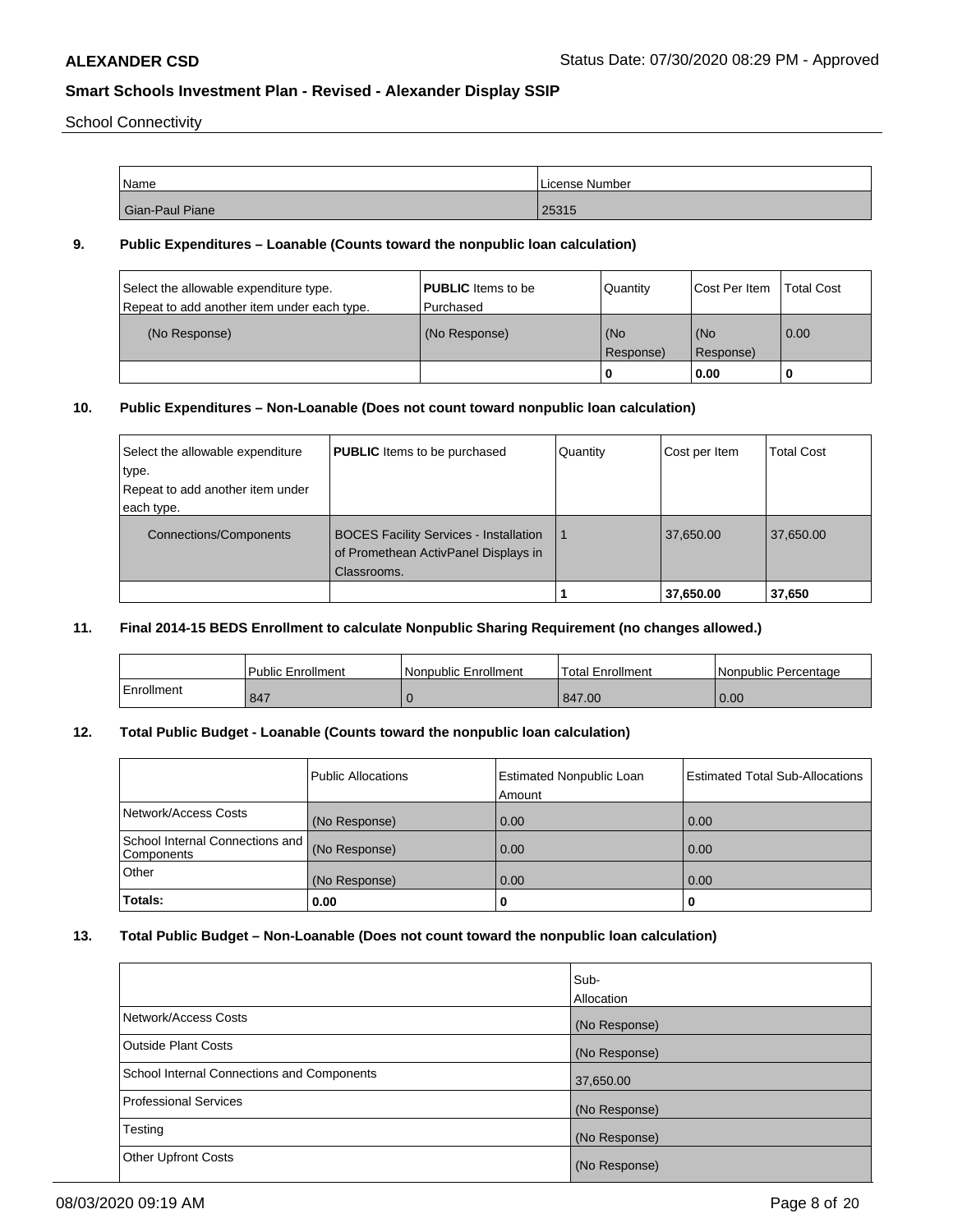School Connectivity

|                    | Sub-<br><b>Allocation</b> |
|--------------------|---------------------------|
| <b>Other Costs</b> | (No Response)             |
| Totals:            | 37,650.00                 |

# **14. School Connectivity Totals**

|                          | Total Sub-Allocations |
|--------------------------|-----------------------|
| Total Loanable Items     | 0.00                  |
| Total Non-Ioanable Items | 37,650.00             |
| Totals:                  | 37,650                |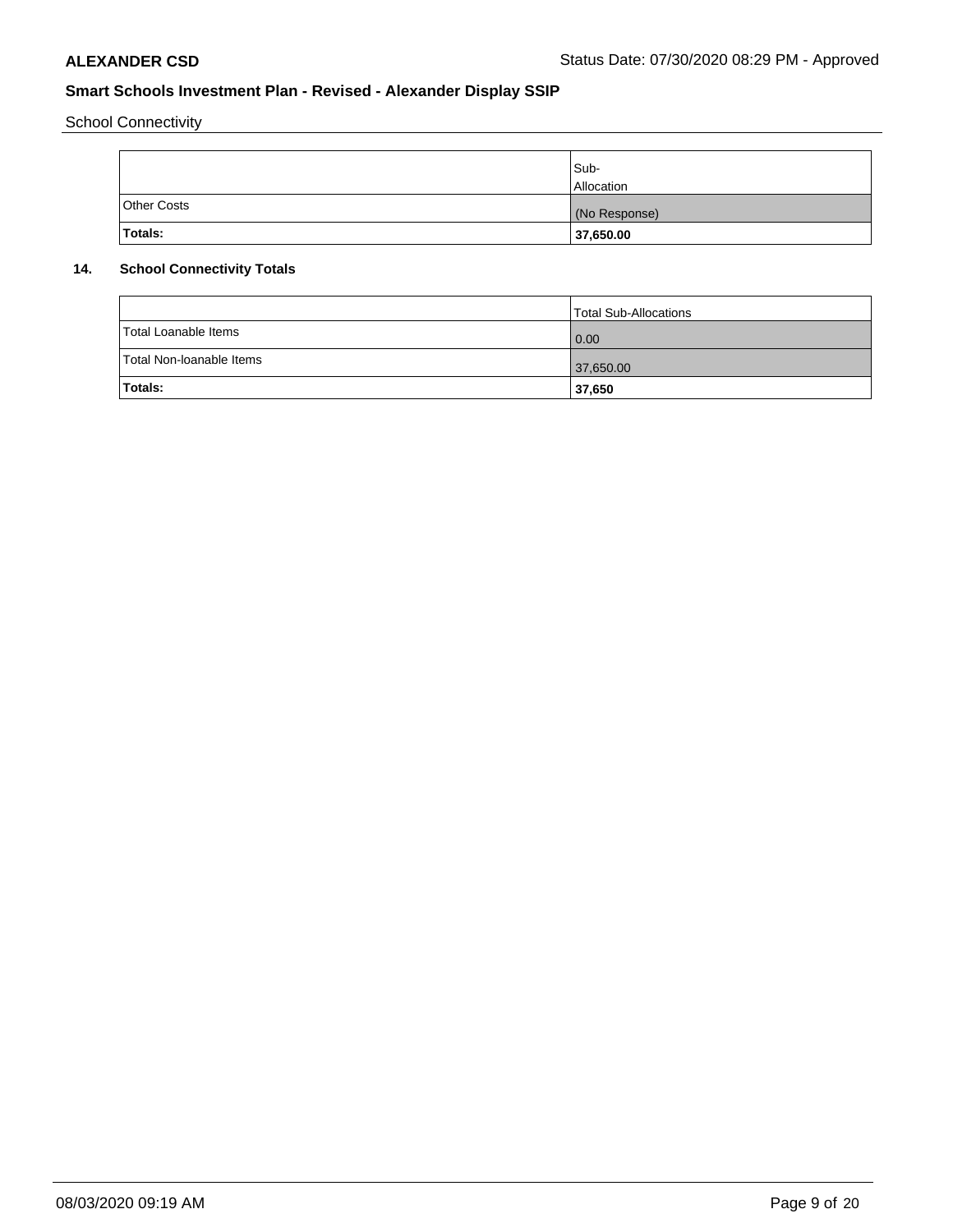Community Connectivity (Broadband and Wireless)

**1. Describe how you intend to use Smart Schools Bond Act funds for high-speed broadband and/or wireless connectivity projects in the community.**

(No Response)

**2. Please describe how the proposed project(s) will promote student achievement and increase student and/or staff access to the Internet in a manner that enhances student learning and/or instruction outside of the school day and/or school building.**

(No Response)

**3. Community connectivity projects must comply with all the necessary local building codes and regulations (building and related permits are not required prior to plan submission).**

 $\Box$  I certify that we will comply with all the necessary local building codes and regulations.

**4. Please describe the physical location of the proposed investment.**

(No Response)

**5. Please provide the initial list of partners participating in the Community Connectivity Broadband Project, along with their Federal Tax Identification (Employer Identification) number.**

| <b>Project Partners</b> | l Federal ID # |
|-------------------------|----------------|
| (No Response)           | (No Response)  |

**6. Please detail the type, quantity, per unit cost and total cost of the eligible items under each sub-category.**

| Select the allowable expenditure | Item to be purchased | Quantity      | Cost per Item | <b>Total Cost</b> |
|----------------------------------|----------------------|---------------|---------------|-------------------|
| type.                            |                      |               |               |                   |
| Repeat to add another item under |                      |               |               |                   |
| each type.                       |                      |               |               |                   |
| (No Response)                    | (No Response)        | (No Response) | (No Response) | 0.00              |
|                                  |                      | o             | 0.00          |                   |

**7. If you are submitting an allocation for Community Connectivity, complete this table.**

**Note that the calculated Total at the bottom of the table must equal the Total allocation for this category that you entered in the SSIP Overview overall budget.**

|                                    | Sub-Allocation |
|------------------------------------|----------------|
| Network/Access Costs               | (No Response)  |
| Outside Plant Costs                | (No Response)  |
| <b>Tower Costs</b>                 | (No Response)  |
| <b>Customer Premises Equipment</b> | (No Response)  |
| <b>Professional Services</b>       | (No Response)  |
| Testing                            | (No Response)  |
| <b>Other Upfront Costs</b>         | (No Response)  |
| <b>Other Costs</b>                 | (No Response)  |
| Totals:                            | 0.00           |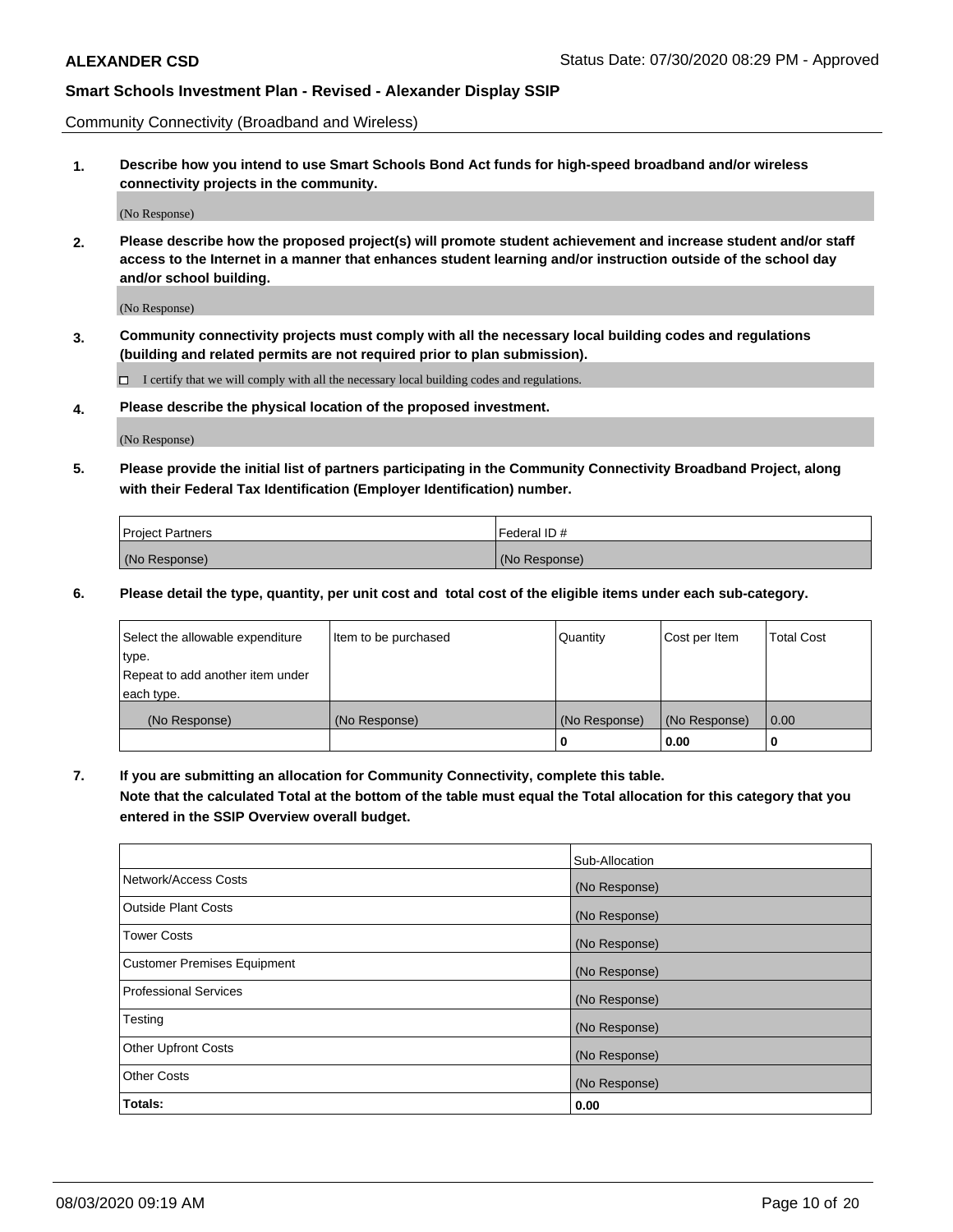### Classroom Learning Technology

**1. In order for students and faculty to receive the maximum benefit from the technology made available under the Smart Schools Bond Act, their school buildings must possess sufficient connectivity infrastructure to ensure that devices can be used during the school day. Smart Schools Investment Plans must demonstrate that sufficient infrastructure that meets the Federal Communications Commission's 100 Mbps per 1,000 students standard currently exists in the buildings where new devices will be deployed, or is a planned use of a portion of Smart Schools Bond Act funds, or is under development through another funding source. Smart Schools Bond Act funds used for technology infrastructure or classroom technology investments must increase the number of school buildings that meet or exceed the minimum speed standard of 100 Mbps per 1,000 students and staff within 12 months. This standard may be met on either a contracted 24/7 firm service or a "burstable" capability. If the standard is met under the burstable criteria, it must be: 1. Specifically codified in a service contract with a provider, and**

**2. Guaranteed to be available to all students and devices as needed, particularly during periods of high demand, such as computer-based testing (CBT) periods.**

**Please describe how your district already meets or is planning to meet this standard within 12 months of plan submission.**

The districts Internet bandwidth has far exceeded the minimum speed standard of 100 Mbps per 1,000 students and staff. Our local BOCES RIC provides us with the Internet bandwidth in the district. Our contract with our Wayne Finger Lakes BOCES RIC provides us with 600 MB of bandwidth speed standard.

- **1a. If a district believes that it will be impossible to meet this standard within 12 months, it may apply for a waiver of this requirement, as described on the Smart Schools website. The waiver must be filed and approved by SED prior to submitting this survey.**
	- $\Box$  By checking this box, you are certifying that the school district has an approved waiver of this requirement on file with the New York State Education Department.
- **2. Connectivity Speed Calculator (Required). If the district currently meets the required speed, enter "Currently Met" in the last box: Expected Date When Required Speed Will be Met.**

|                  | l Number of     | Required Speed | Current Speed in Expected Speed |                                      | Expected Date |
|------------------|-----------------|----------------|---------------------------------|--------------------------------------|---------------|
|                  | <b>Students</b> | lin Mbps       | <b>Mbps</b>                     | Ito be Attained                      | When Required |
|                  |                 |                |                                 | Within 12 Months 1Speed Will be Met1 |               |
| Calculated Speed | 847             | 84.70          | 600                             | 600                                  | currently met |

**3. If the district wishes to have students and staff access the Internet from wireless devices within the school building, or in close proximity to it, it must first ensure that it has a robust Wi-Fi network in place that has sufficient bandwidth to meet user demand.**

**Please describe how you have quantified this demand and how you plan to meet this demand.**

The Alexander School District addressed this concern with it's first Smart Bond plan two years ago. Our first Smart Bond project saw an infrastructure upgrade to the district that included:

- 113 Meraki 4-stream 802.11ac Access Points with up to 2.5 Gbps for complete district coverage
- New Power Over Ethernet switches in all the switch and edge closets with 10 Gbs connections to provide bandwidth and power to Access Points
- Cat 6a wiring to each Access Point to support data rates of 10G

Planning for the Chromebooks we would be purchasing with this current Smart Bond proposal and other equipment purchased with our regular budget we assured that our first Smart Bond project would install the infrastructure needed to make sure we could easily accommodate 1:1 devices for all out students and the other devices used by staff. The Meraki MR52 Access points currently installed in the district provide full district coverage of 802.11ac WiFi access. Each MR52 Access Point can accept up to 60 connections with smart balance loading controls to hand off connections to other Access Points. With room to room coverage of the district these access points have more capacity then even having 1:1 devices in the district will demand.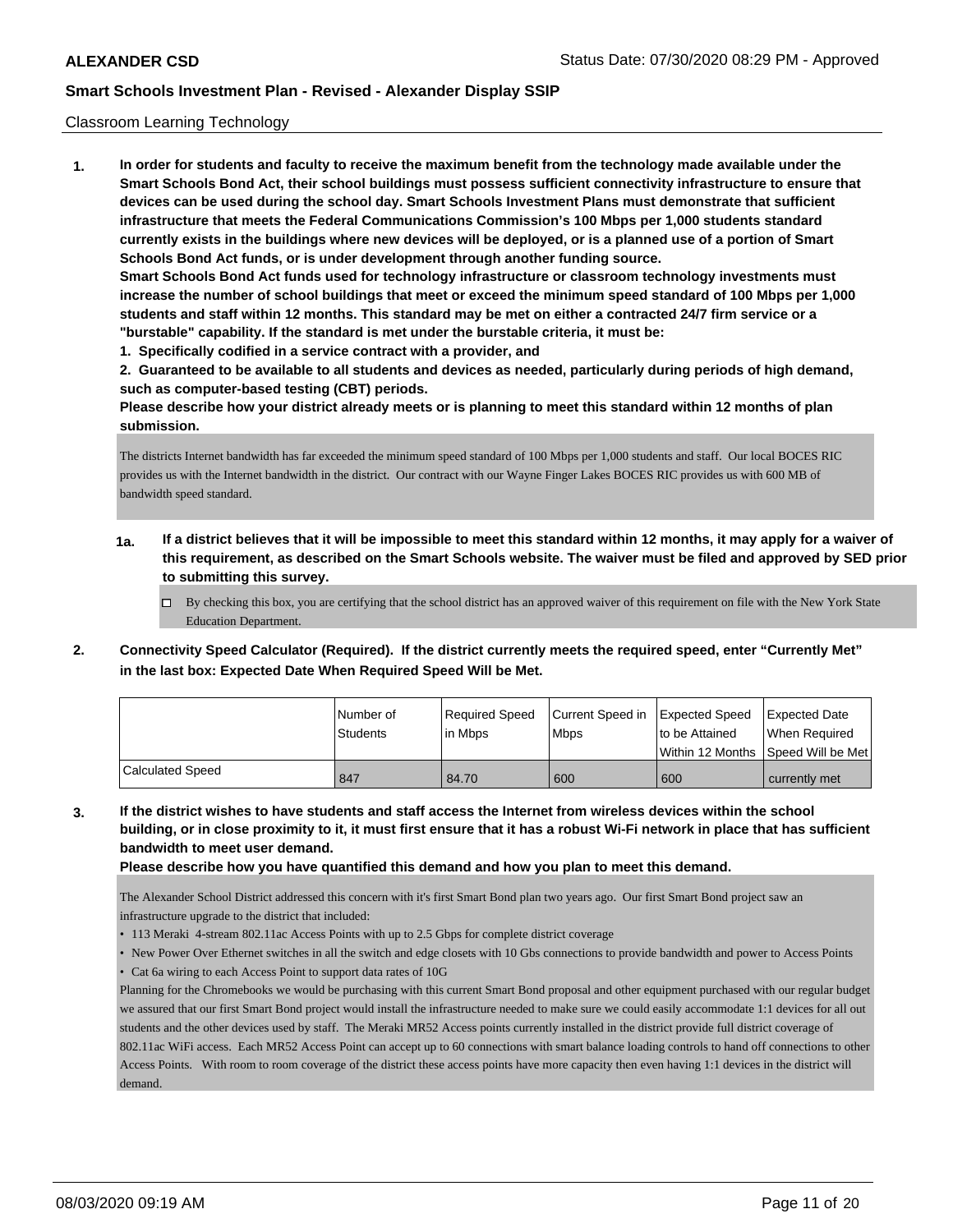## Classroom Learning Technology

**4. All New York State public school districts are required to complete and submit an Instructional Technology Plan survey to the New York State Education Department in compliance with Section 753 of the Education Law and per Part 100.12 of the Commissioner's Regulations. Districts that include educational technology purchases as part of their Smart Schools Investment Plan must have a submitted and approved Instructional Technology Plan survey on file with the New York State Education**

# **Department.**

- By checking this box, you are certifying that the school district has an approved Instructional Technology Plan survey on file with the New York State Education Department.
- **5. Describe the devices you intend to purchase and their compatibility with existing or planned platforms or systems. Specifically address the adequacy of each facility's electrical, HVAC and other infrastructure necessary to install and support the operation of the planned technology.**

The district plans on replacing it's old SMART Boards with Promethean ActivPanel 75" displays. These displays will need the same power outlet access as the current SMART boards as the SMART boards have an Epson projector to shine the display on to the board. The Promethean will need one power outlet connection like the Epson needed one power outlet connection. The Promethean Interactive Display will require a video connection and a USB connection to interact with the board. These are the same connections that the current SMART Board in each classroom require. The district plans to install the Promethean Interactive displays in the same location as the current SMART board in each of the classrooms. We are purchasing 4 Promethean stands in this SMART Bond project as well because we have 4 district rooms where wall mounting the Promethean display would not be ideal. This is the same situation as the SMART Boards in the building currently and the 4 stands will replace 4 SMART boards on stands that are currently in the district.

The district will be working with BOCES Facility Services in the installation of Promethean ActivPanel Displays in Classrooms. These are the same BOCES serices who worked with the district in the installation of it's Cat 6a wiring and Access Point installation from our fist Smart Bond project. They have already done a complete survey of the 81 rooms the Promethean ActivPanel 75" displays will be installed in to make sure that each wall where the display will be mounted too is safe for this type of installation. Their quote includes 2 bracket installs to reinforce the strength of those walls for wall mounting.

With the purchase of these displays we are also purchasing an add-on module called the Promethean ActivConnect OPS-G. These add-on modules insert into the back of the displays and do not require their own power source, are a negligible addition of weight, and will access the district network using WiFi and will not require additional wiring.

The HP EliteDisplay monitors being purchased in this Smart Bond project are a one for one replacement of an older 4:3 format monitor that already seerves as the primary teacher workstation monitor in each classroom. The new displays will use the same power outlet as the monitor they are replacing. Like the monitor they are replacing the new HP monitors will need a video cable, and audio cable. The new monitors will be installed on the teacher's workstation desk like the current monitors.

The final purchases are for Chromebooks to allow the district to go 1:1 with our student body. The Chromebooks that are going home with students will be sent home with a charger and it is expected that Chromebooks will be charged at home for school use the next day. Chromebooks that are to stay in district will be housed and charged in the Chromebook charging carts that the district already owns. The district already has Charging carts that will not be needed when the Chromebooks start to go home with students. These carts will be moved to grade levels that plan to keep their Chromebooks in district providing plenty of Charging and storage capacity. These carts areon wheels and can easily be moved around the schools as needed.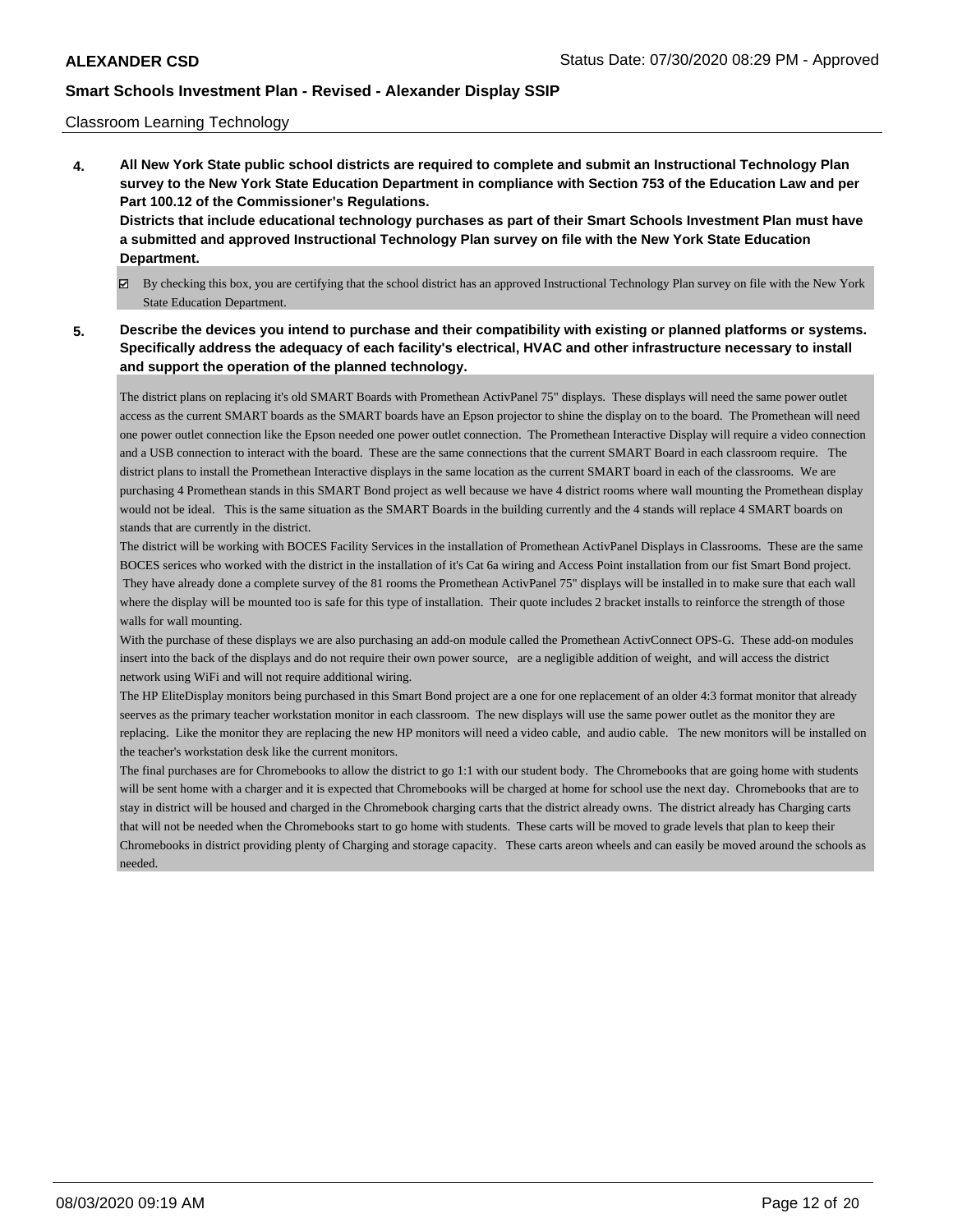### Classroom Learning Technology

- **6. Describe how the proposed technology purchases will:**
	- **> enhance differentiated instruction;**
	- **> expand student learning inside and outside the classroom;**
	- **> benefit students with disabilities and English language learners; and**
	- **> contribute to the reduction of other learning gaps that have been identified within the district.**

**The expectation is that districts will place a priority on addressing the needs of students who struggle to succeed in a rigorous curriculum. Responses in this section should specifically address this concern and align with the district's Instructional Technology Plan (in particular Question 2 of E. Curriculum and Instruction: "Does the district's instructional technology plan address the needs of students with disabilities to ensure equitable access to instruction, materials and assessments?" and Question 3 of the same section: "Does the district's instructional technology plan address the provision of assistive technology specifically for students with disabilities to ensure access to and participation in the general curriculum?")**

**In addition, describe how the district ensures equitable access to instruction, materials and assessments and participation in the general curriculum for both SWD and English Language Learners/Multilingual Learners (ELL/MLL) students.**

The district's newest Smart Bond proposal focuses heavily on student learning with it's Chromebook purchase. The addition of 334 Chromebooks will allow the district to be 1:1 with all students from Kindergarten to 12th grade. The Pre-k will also benefit from additional resources freed up from the 1st grade as those students will become 1:1 with Chromebooks and will not need their iPads after this Smart Bond. Having each student have access to a Chromebook and the Google account access with it's collaboration tools will be a big advancement for our teachers. Our teachers have had access to Google accounts since 2011 and have used Chromebooks with students for the last 4 years. Our teachers know how to use these tools with students, but this will be the first time our teachers can rely on having each student have access to a Chromebook for all of their instruction. Being 1:1 in our schools will directly address differentiated instruction for our teachers. Using the collaborative tools in the Google suite of apps alone will allow teachers to implement flexible grouping of students with common needs. Teachers can form small groups with students who are in similar understanding areas of the curriculum, share common interests, or have complementary skills as examples. The technology will help teachers to be flexible with group forming depending on the needs of the students at that time. The classroom Interactive display can also be used by a group while another uses their Chromebooks on another learning opportunity. Differentiated instruction also requires the teacher to identify instructional resources that target the needs of each group or individual student making sure their instruction is effective. Having these devices opens a teacher to more instructional resources then have traditionally been available in the classroom. The technology can also free some of the burden on the teacher and give them more time to identify the individual needs of their students. Giving each student their own access to a Chromebook will also allow the teacher to use computer-based formative assessments to give the teacher more up to date information on their students and allowing them to easily adapt to those student needs.

Being 1:1 will expand our student learning outside of the district as well as within. I already discussed how this benefits differentiated instruction within the district, and the same will hold true outside of the district as this will be the first time we send home any technology with students. Those same groups formed to best help each student in the group can work together outside of the district. Each student will have more access to resources then could have traditionally been sent home in paper form or in a textbook. Importantly each student will have the same level of access by having the same Chromebook as the other students in their class. With the school closure that occured on March 16th from the COVID19 pandemic we have already been providing families with Verizon Jetpack internet access if they do not have it currently at home. We have also had Chromebook distributions to provide each family with a Chromebook or int he case of 1st and Kinderarten students an iPad. This Smart Bond project will allow us to provide each student with thier own device so that each student will have common access.

The district already invests in resources for our students with special needs, like "Read&Write for Chrome" that allows web resources to be read to the students who have issues with reading the content on their own. We also provide equipment to students whose IEPs require it. Being 1:1 with Chromebooks will allow us to greatly expand on tools and recourses like this. Having a common device with all our students will allow the school to provide the same resources to all students while also being able to adapt to specific needs and provide whatever is needed for those students. This will be the first time our students with disabilities will be able to take their device home allowing the tools teachers successfully use in school to follow the student for their work outside of the district. During the school closure of 2020 this has included video meetings and even teletharapy which would be more effective if each student had the same device so one set of instructions work between the teacher and the student instead of different devices that have different onboard hardware. English as a second language students will benefit from the language changing tools that only web based equipment can provide. resources including our school website, our Google suite of tools, and most of the other online resources we use can easily be translated back and forth to help the students understanding and providing more effective instructions for their diffenent language abilities and needs. The 1:1 Chromebook would also help facilitate communication with our English as a second language instructor and the families of these students. Giving each student their own access to a Chromebook, or iPad in the case of our Kindergarten students after this Smart Bond is approved will even the playing field of access across all our students. Along with the providing of Verizon internet access to families that need it we make sure that all student regardless of their home environment or financial environment have the same access. During the COVID19 School Closure we have done our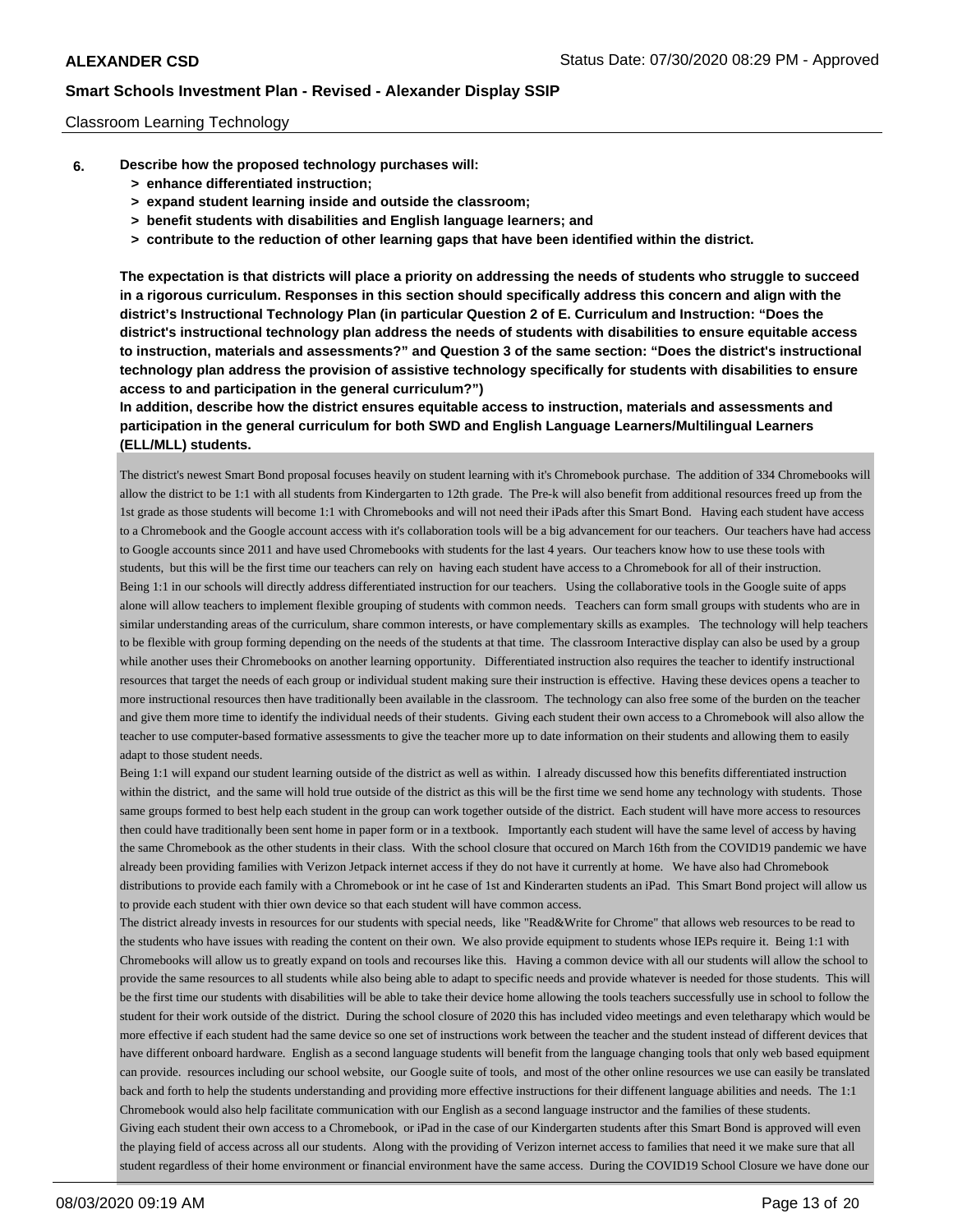## Classroom Learning Technology

best to distribute as much technology as families need, but without being 1:1 families with many students at home might need to share devices where students with no siblings at school do not. Being 1:1 will eliminate these types of access gaps in the district.

**7. Where appropriate, describe how the proposed technology purchases will enhance ongoing communication with parents and other stakeholders and help the district facilitate technology-based regional partnerships, including distance learning and other efforts.**

As the district deals with he COVID19 pandemic school closures as all the other districts in New York have, the need for distance learning has never been so important tot he Alexander Central School District. The district has never sent devices how with students other then a pilot we ran on what would be needed to be 1:1 in the district and to send home devices. That pilot was very important to not just 1:1 preparedness for this Smart Bond proposal, but it ended up perfectly setting us up for the school closure that we are currently dealing with. the Alexander school district had already purchased and implemented the monitoring and filter software that is needed for home devices. We had already set up offline file access and self harm alerts. The district has been able to distribute technology with it already being ready for the reality of home use and distance learning. The only restriction we have keeping us from being 1:1 with all students is this final purchase of the equipment we need to provide each student with a device. In a lot of ways, preparing for this Smart Bond proposal made us ready for the new reality we face in 2020. Already we have video meetings being conducted with parents by our CSE office or from teachers with parents in the community using the devices that we have sent home during this closure. In these times of social distancing we would have to do this all over telephone.

Beyond these abnormal times the technology are proposing to purchase in this Smart Bond will make a massive impact on how our district can provide distance learning and our communication with parents. Having a device at home will open teachers to the possibility of reverse classroom teaching, Virtual field trips, and guest instruction from educators outside the district. Students can be paired with neighboring district students or students across the country and world for special assignments.

Meetings with parents can also be facilitated through the 1:1 device sent home with the student. If a parent has transportation issues or otherwise can not travel to the district, teachers and other school officials can use video meeting to meet and share documentation.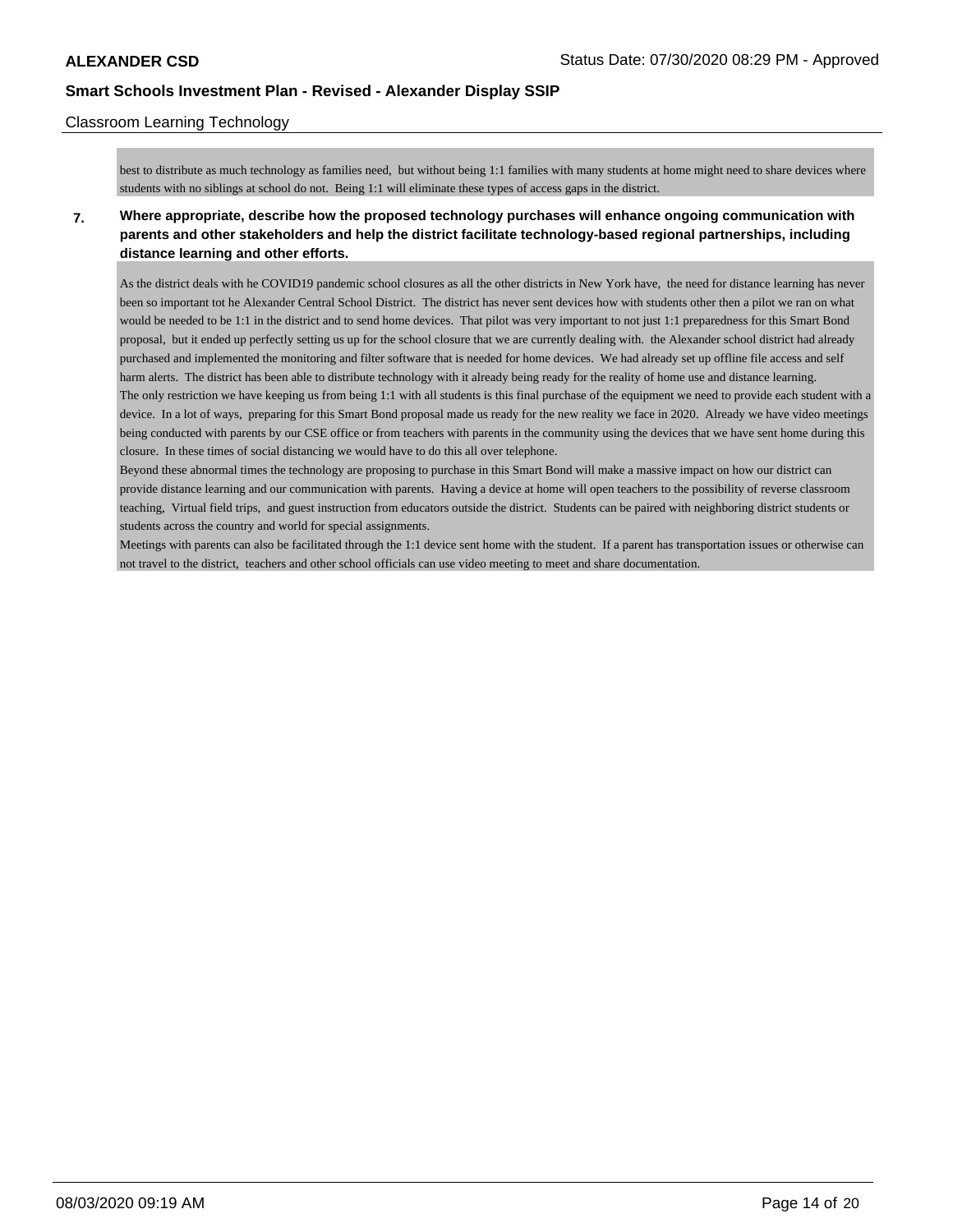### Classroom Learning Technology

**8. Describe the district's plan to provide professional development to ensure that administrators, teachers and staff can employ the technology purchased to enhance instruction successfully.**

**Note: This response should be aligned and expanded upon in accordance with your district's response to Question 1 of F. Professional Development of your Instructional Technology Plan: "Please provide a summary of professional development offered to teachers and staff, for the time period covered by this plan, to support technology to enhance teaching and learning. Please include topics, audience and method of delivery within your summary."**

**This current project will require only a small amount of Professional development. The Professional development itself will revolve around the Use of the Promethean ActivPanel Titanium 75" 4K TFT LCD Interactive Displays and the added functionality of the Promethean ActivConnect OPS-G - digital signage player. When the SMART Boards and the subsequent software upgrades for the SMART Boards were introduced to the district the IT Department would hold training sessions before and after school for a couple of weeks to make sure that all faculty has an opportunity to participate in these training sessions. With the Interactive Displays we plan to do a similar training schedule.**

- **• Before and After School Training Sessions: The District IT Department will offer training sessions at 8am and again at 3pm. The Elementary faculty most benefit from the AM training sessions where the Middle and High School faculty will be the focus of the PM trainings**
- **• Superintendent Conference days: Rotating Training sessions will be held throughout the conference day to train faculty and introduce more advanced functionality of the new Interactive Displays**
- **• One of One or Small Group Sessions: As new staff enter the district training will be offered on a one to one basis by either the Director of Technology or by a turnkey trainer. Small Session trainings can always be requested by faculty where basic or advanced training can be given on the equipment use.**
- **• Video and White paper documentation: Help articles, video sessions, and a frequently asked questions site have all been provided by Promethean, and will be shared with faculty for reference.**

**Chromebooks being purchased in this Smart Bond Proposal will not need much training. Both Faculty and Staff are very familiar with the use of Chromebooks and the Chrome apps we use in district. Due to the pilot send home program we did in district the IT department already has experience with filtering software like GoGuardian. Students will be given paperwork on a take home agreement and new 1:1 policies.**

**All professional development with Faculty will be followed by a survey to gauge how useful the information shared was and what clarification would still be needed. If in those surveys we see there is still faculty who do not feel comfortable with certain aspects of the Interactive Displays use, more training Before and After Sessions will be available or Small Group sessions will be planned to make sure all faculty are comfortable with the new equipment use.**

## **9. Districts must contact one of the SUNY/CUNY teacher preparation programs listed on the document on the left side of the page that supplies the largest number of the district's new teachers to request advice on innovative uses and best practices at the intersection of pedagogy and educational technology.**

By checking this box, you certify that you have contacted the SUNY/CUNY teacher preparation program that supplies the largest number of your new teachers to request advice on these issues.

**9a. Please enter the name of the SUNY or CUNY Institution that you contacted.**

State University of New York at Geneseo

**9b. Enter the primary Institution phone number.**

(585) 245-5000

**9c. Enter the name of the contact person with whom you consulted and/or will be collaborating with on innovative uses of technology and best practices.**

Dr. Dennis Showers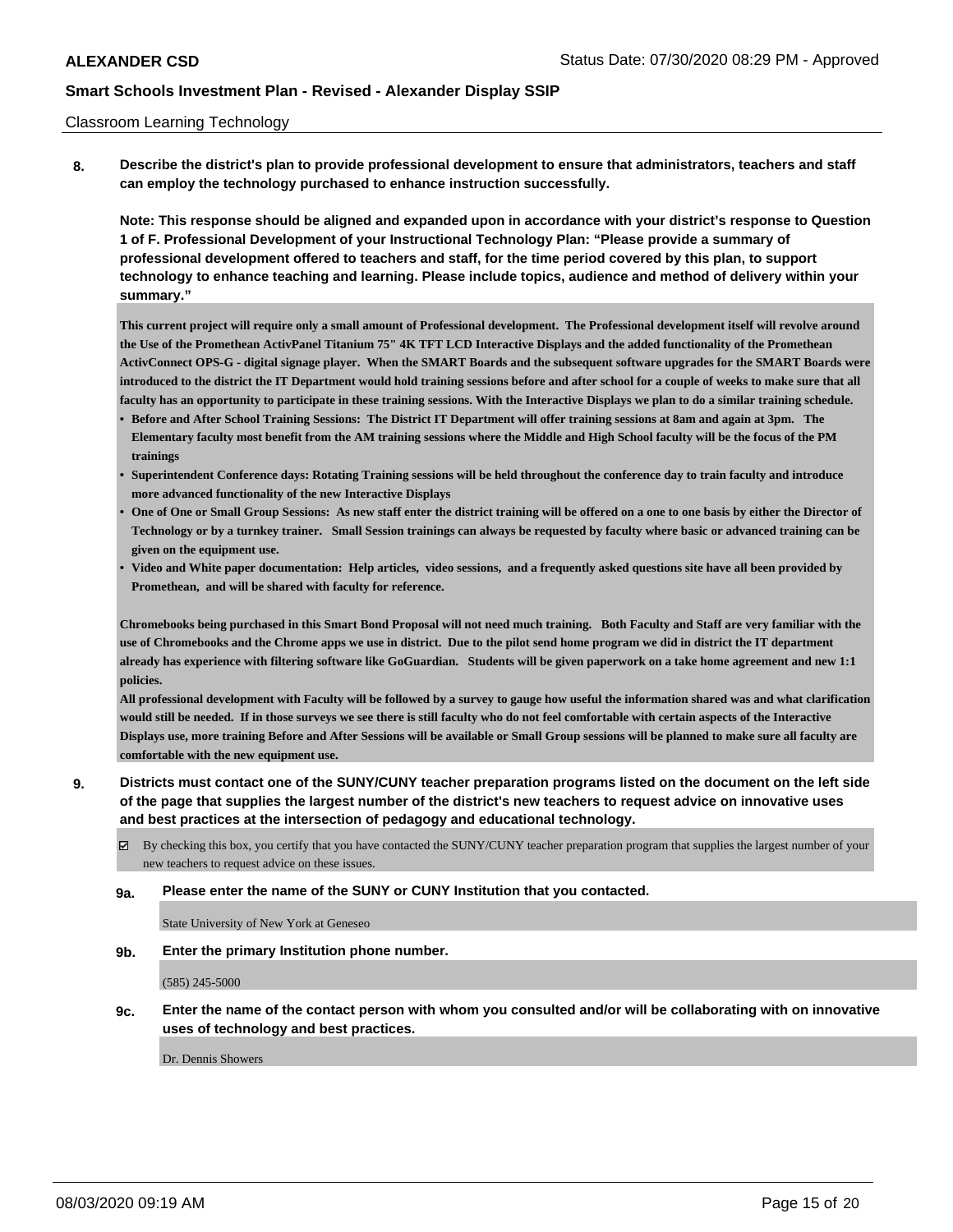## Classroom Learning Technology

**10. To ensure the sustainability of technology purchases made with Smart Schools funds, districts must demonstrate a long-term plan to maintain and replace technology purchases supported by Smart Schools Bond Act funds. This sustainability plan shall demonstrate a district's capacity to support recurring costs of use that are ineligible for Smart Schools Bond Act funding such as device maintenance, technical support, Internet and wireless fees, maintenance of hotspots, staff professional development, building maintenance and the replacement of incidental items. Further, such a sustainability plan shall include a long-term plan for the replacement of purchased devices and equipment at the end of their useful life with other funding sources.**

 $\boxtimes$  By checking this box, you certify that the district has a sustainability plan as described above.

**11. Districts must ensure that devices purchased with Smart Schools Bond funds will be distributed, prepared for use, maintained and supported appropriately. Districts must maintain detailed device inventories in accordance with generally accepted accounting principles.**

By checking this box, you certify that the district has a distribution and inventory management plan and system in place.

**12. Please detail the type, quantity, per unit cost and total cost of the eligible items under each sub-category.**

| Select the allowable expenditure | Item to be Purchased                                                               | Quantity | Cost per Item | <b>Total Cost</b> |
|----------------------------------|------------------------------------------------------------------------------------|----------|---------------|-------------------|
| type.                            |                                                                                    |          |               |                   |
| Repeat to add another item under |                                                                                    |          |               |                   |
| each type.                       |                                                                                    |          |               |                   |
| Interactive Whiteboards          | Promethean ActivPanel Titanium 75                                                  | 81       | 3,800.00      | 307,800.00        |
| Interactive Whiteboards          | Promethean ActivConnect OPS-G -<br>digital signage player                          | 81       | 185.34        | 15.012.54         |
| <b>Desktop Computers</b>         | HP EliteDisplay E243m - LED monitor<br>- Full HD (1080p) - 23.8                    | 81       | 209.84        | 16.997.04         |
| <b>Other Costs</b>               | Adesso SlimTouch 4040 - keyboard -<br>with touchpad                                | 81       | 26.26         | 2,127.06          |
| Interactive Whiteboards          | Promethean APTMS-3 - stand                                                         | 4        | 486.66        | 1.946.64          |
| <b>Laptop Computers</b>          | Chromebooks - ACER C733T N4020<br>32/4 CHROME with Chrome license                  | 334      | 320.33        | 106,990.22        |
| <b>Other Costs</b>               | Chromebook Cases - Max Cases MAX<br>Extreme Shell - notebook top and rear<br>cover | 334      | 34.13         | 11,399.42         |
|                                  |                                                                                    | 996      | 5,062.56      | 462,273           |

### **13. Final 2014-15 BEDS Enrollment to calculate Nonpublic Sharing Requirement (no changes allowed.)**

|            | l Public Enrollment | Nonpublic Enrollment | <b>Total Enrollment</b> | Nonpublic<br>Percentage |
|------------|---------------------|----------------------|-------------------------|-------------------------|
| Enrollment | 847                 |                      | 847.00                  | 0.00                    |

## **14. If you are submitting an allocation for Classroom Learning Technology complete this table.**

|                          | Public School Sub-Allocation | Estimated Nonpublic Loan<br>Amount<br>(Based on Percentage Above) | <b>Estimated Total Public and</b><br>Nonpublic Sub-Allocation |
|--------------------------|------------------------------|-------------------------------------------------------------------|---------------------------------------------------------------|
| Interactive Whiteboards  | 324,759.18                   | 0.00                                                              | 324,759.18                                                    |
| <b>Computer Servers</b>  | 0.00                         | 0.00                                                              | 0.00                                                          |
| <b>Desktop Computers</b> | 16,997.04                    | 0.00                                                              | 16,997.04                                                     |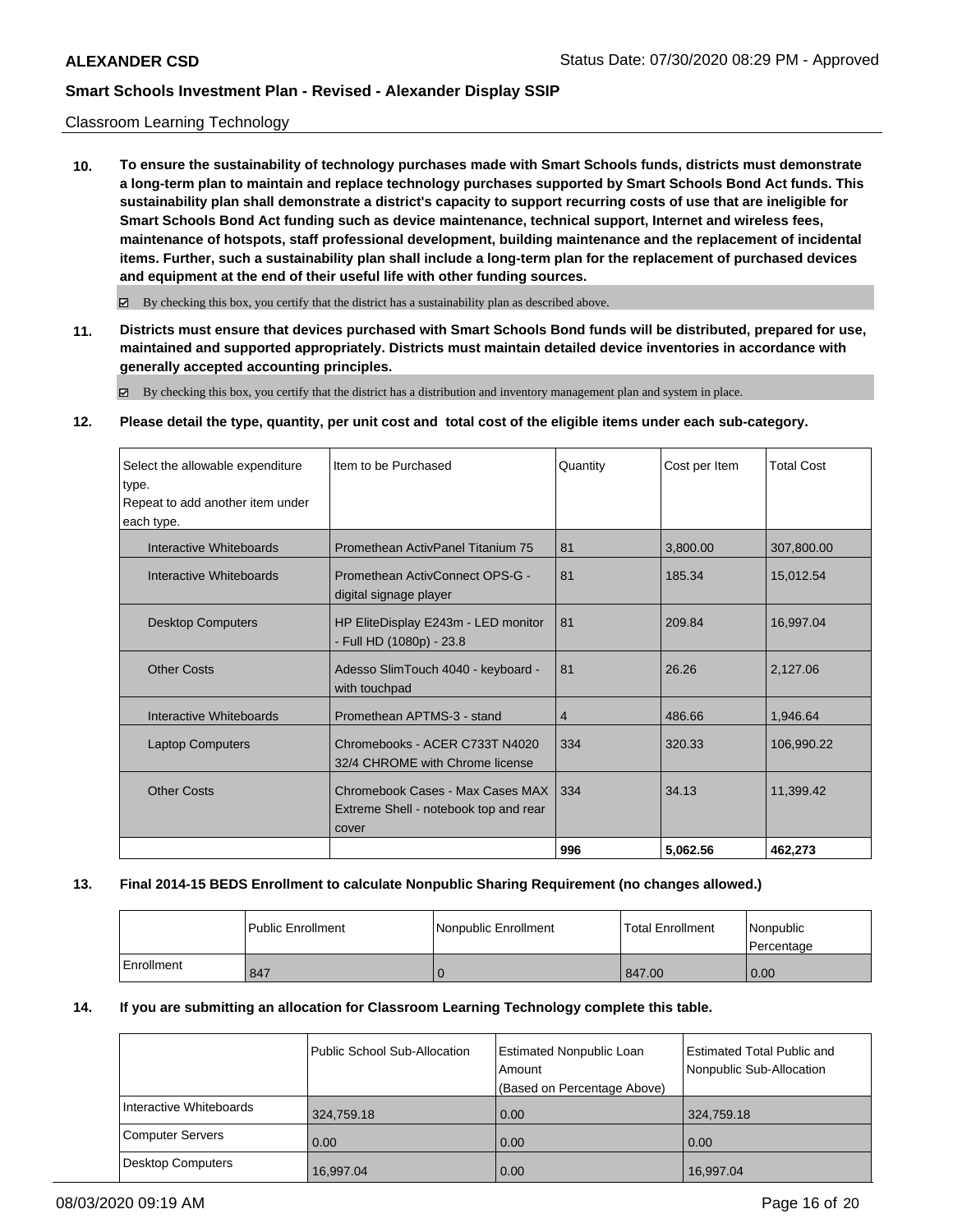Classroom Learning Technology

|                         | Public School Sub-Allocation | Estimated Nonpublic Loan<br>Amount<br>(Based on Percentage Above) | <b>Estimated Total Public and</b><br>Nonpublic Sub-Allocation |
|-------------------------|------------------------------|-------------------------------------------------------------------|---------------------------------------------------------------|
| <b>Laptop Computers</b> | 106,990.22                   | 0.00                                                              | 106,990.22                                                    |
| <b>Tablet Computers</b> | 0.00                         | 0.00                                                              | 0.00                                                          |
| <b>Other Costs</b>      | 13,526.48                    | 0.00                                                              | 13,526.48                                                     |
| Totals:                 | 462,272.92                   | 0                                                                 | 462,273                                                       |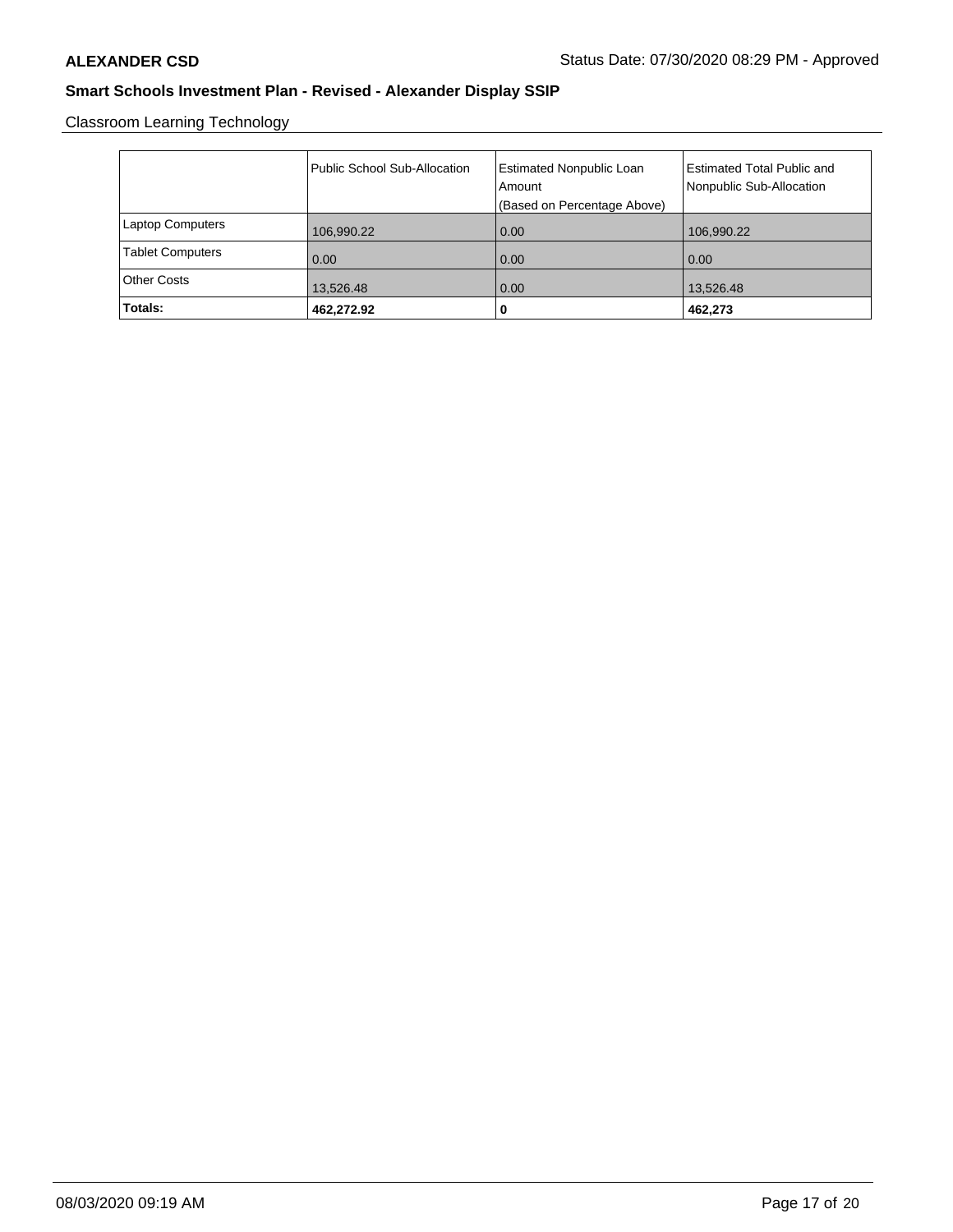### Pre-Kindergarten Classrooms

**1. Provide information regarding how and where the district is currently serving pre-kindergarten students and justify the need for additional space with enrollment projections over 3 years.**

(No Response)

- **2. Describe the district's plan to construct, enhance or modernize education facilities to accommodate prekindergarten programs. Such plans must include:**
	- **Specific descriptions of what the district intends to do to each space;**
	- **An affirmation that new pre-kindergarten classrooms will contain a minimum of 900 square feet per classroom;**
	- **The number of classrooms involved;**
	- **The approximate construction costs per classroom; and**
	- **Confirmation that the space is district-owned or has a long-term lease that exceeds the probable useful life of the improvements.**

(No Response)

**3. Smart Schools Bond Act funds may only be used for capital construction costs. Describe the type and amount of additional funds that will be required to support ineligible ongoing costs (e.g. instruction, supplies) associated with any additional pre-kindergarten classrooms that the district plans to add.**

(No Response)

**4. All plans and specifications for the erection, repair, enlargement or remodeling of school buildings in any public school district in the State must be reviewed and approved by the Commissioner. Districts that plan capital projects using their Smart Schools Bond Act funds will undergo a Preliminary Review Process by the Office of Facilities Planning.**

**Please indicate on a separate row each project number given to you by the Office of Facilities Planning.**

| Project Number |  |
|----------------|--|
| (No Response)  |  |
|                |  |

**5. Please detail the type, quantity, per unit cost and total cost of the eligible items under each sub-category.**

| Select the allowable expenditure | Item to be purchased | Quantity      | Cost per Item | <b>Total Cost</b> |
|----------------------------------|----------------------|---------------|---------------|-------------------|
| type.                            |                      |               |               |                   |
| Repeat to add another item under |                      |               |               |                   |
| each type.                       |                      |               |               |                   |
| (No Response)                    | (No Response)        | (No Response) | (No Response) | 0.00              |
|                                  |                      | U             | 0.00          |                   |

**6. If you have made an allocation for Pre-Kindergarten Classrooms, complete this table. Note that the calculated Total at the bottom of the table must equal the Total allocation for this category that you entered in the SSIP Overview overall budget.**

|                                          | Sub-Allocation |
|------------------------------------------|----------------|
| Construct Pre-K Classrooms               | (No Response)  |
| Enhance/Modernize Educational Facilities | (No Response)  |
| <b>Other Costs</b>                       | (No Response)  |
| Totals:                                  | 0.00           |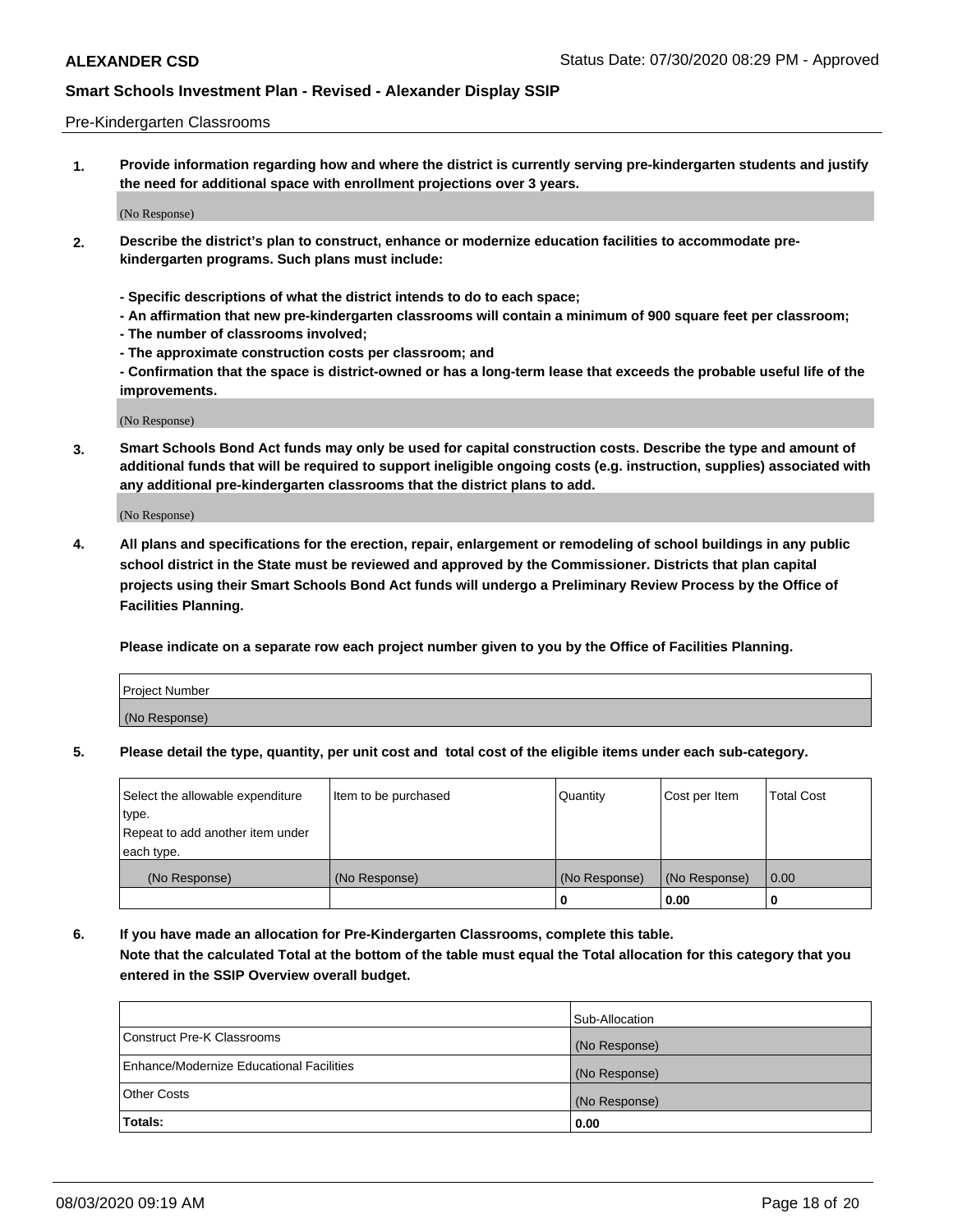Replace Transportable Classrooms

**1. Describe the district's plan to construct, enhance or modernize education facilities to provide high-quality instructional space by replacing transportable classrooms.**

(No Response)

**2. All plans and specifications for the erection, repair, enlargement or remodeling of school buildings in any public school district in the State must be reviewed and approved by the Commissioner. Districts that plan capital projects using their Smart Schools Bond Act funds will undergo a Preliminary Review Process by the Office of Facilities Planning.**

**Please indicate on a separate row each project number given to you by the Office of Facilities Planning.**

| Project Number |  |
|----------------|--|
|                |  |
|                |  |
|                |  |
| (No Response)  |  |
|                |  |
|                |  |

**3. For large projects that seek to blend Smart Schools Bond Act dollars with other funds, please note that Smart Schools Bond Act funds can be allocated on a pro rata basis depending on the number of new classrooms built that directly replace transportable classroom units.**

**If a district seeks to blend Smart Schools Bond Act dollars with other funds describe below what other funds are being used and what portion of the money will be Smart Schools Bond Act funds.**

(No Response)

**4. Please detail the type, quantity, per unit cost and total cost of the eligible items under each sub-category.**

| Select the allowable expenditure<br>∣type.     | Item to be purchased | Quantity      | Cost per Item | Total Cost |
|------------------------------------------------|----------------------|---------------|---------------|------------|
| Repeat to add another item under<br>each type. |                      |               |               |            |
| (No Response)                                  | (No Response)        | (No Response) | (No Response) | 0.00       |
|                                                |                      | u             | 0.00          |            |

**5. If you have made an allocation for Replace Transportable Classrooms, complete this table. Note that the calculated Total at the bottom of the table must equal the Total allocation for this category that you entered in the SSIP Overview overall budget.**

|                                                | Sub-Allocation |
|------------------------------------------------|----------------|
| Construct New Instructional Space              | (No Response)  |
| Enhance/Modernize Existing Instructional Space | (No Response)  |
| Other Costs                                    | (No Response)  |
| Totals:                                        | 0.00           |